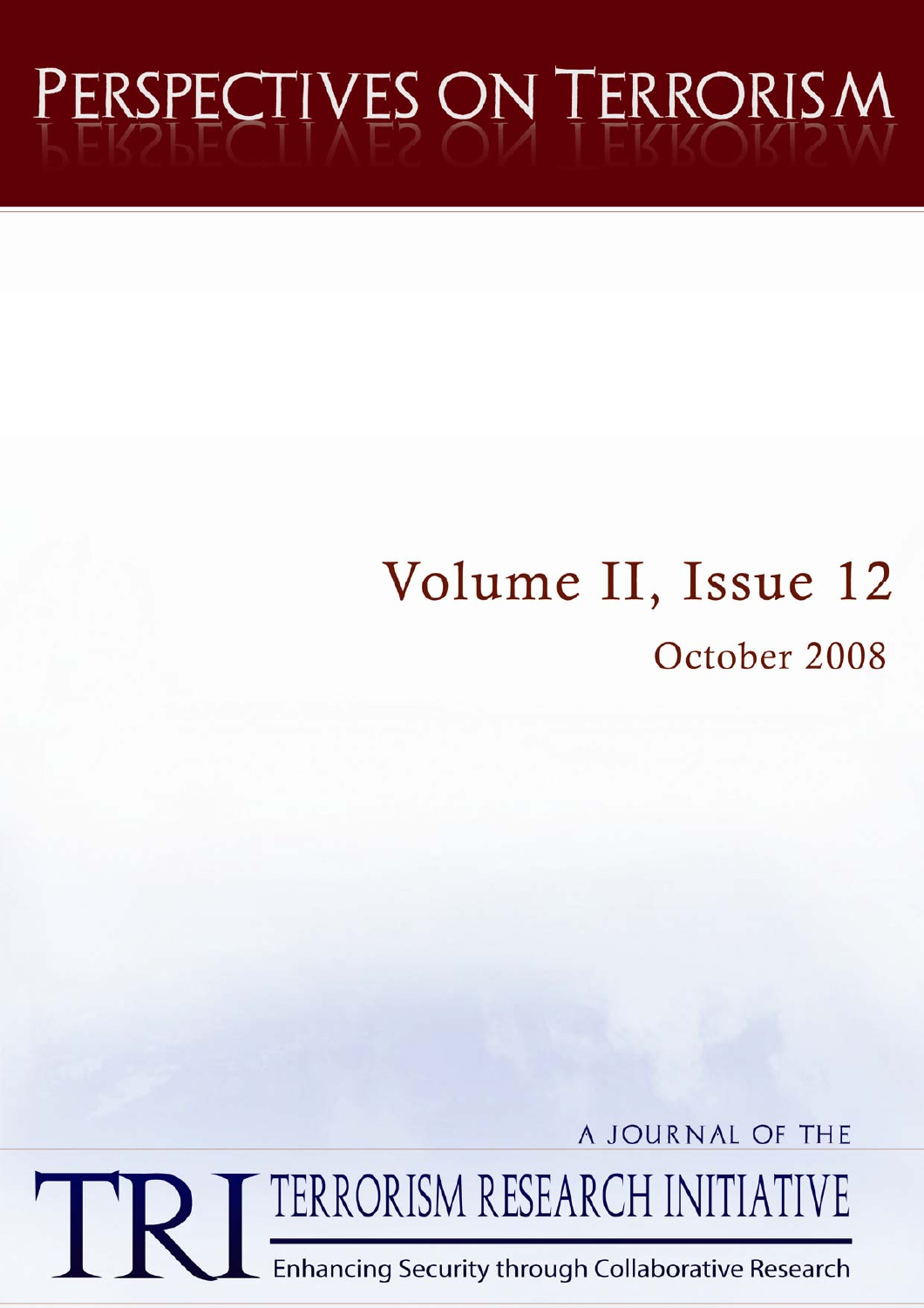### **Table of Contents:**

| <b>Conceptualizing a New School of Political Conflict and</b><br>From Attributes to Behavior and Why Policy Makers will Care |
|------------------------------------------------------------------------------------------------------------------------------|
| By Will H. Moore and Stephen M. Shellman                                                                                     |
| The Realization of Al-Suri's Nizam, la Tanzim?                                                                               |
| By Raffaello Pantucci                                                                                                        |
| Of Violence, Incursions on Sovereignty and Recourses in Pakistan                                                             |

By Irm Haleem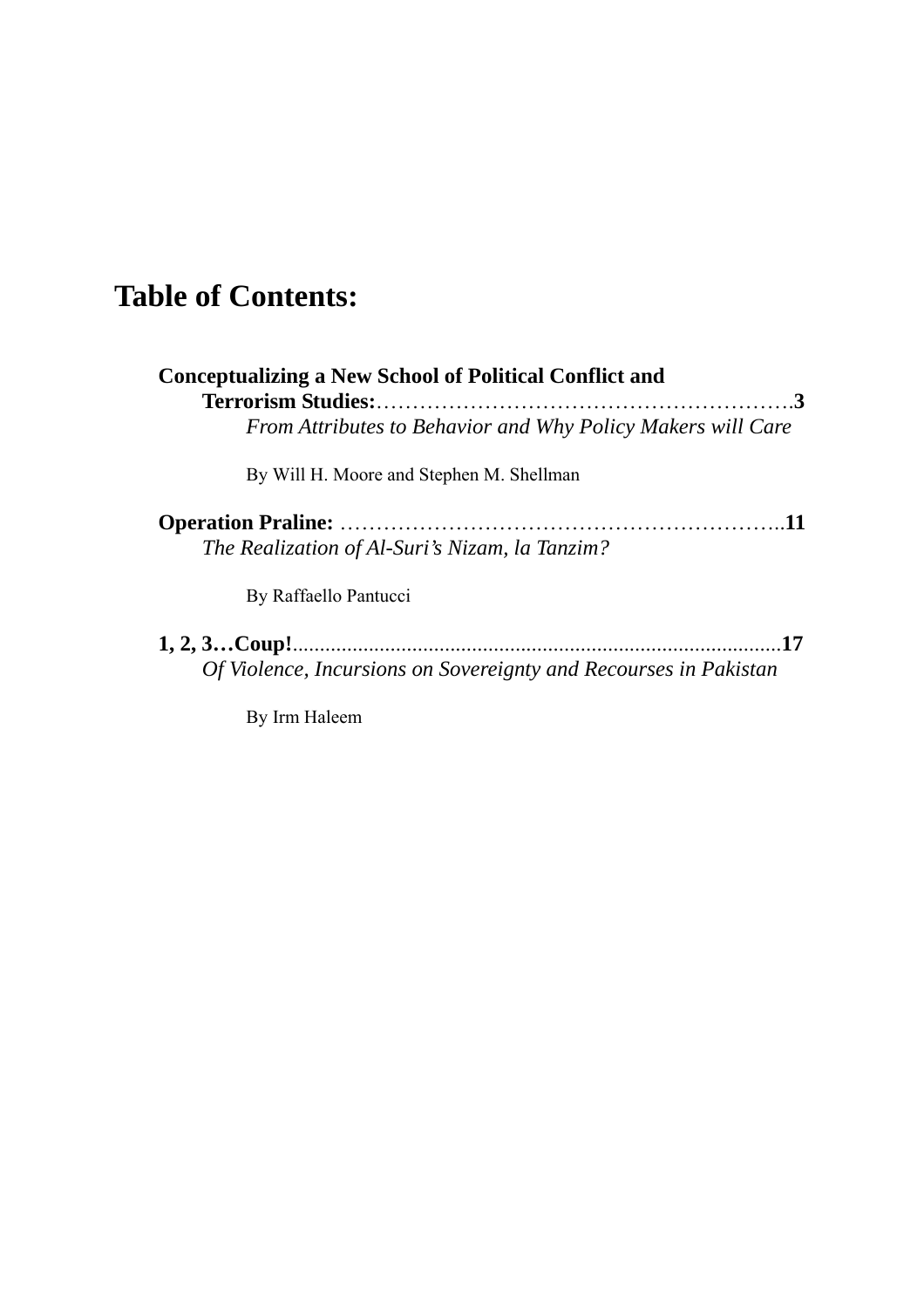#### **Conceptualizing a New School of Political Conflict and Terrorism Studies:**

From Attributes to Behavior and Why Policy Makers will Care

*By Will H. Moore and Stephen M. Shellman* 

Some interesting changes in the interchange among US government officials and social science researchers, political scientists in particular, in the nation's universities are afoot. One might date the beginning of this new ence researchers, political scientists in particular, in the nation's universities are afoot. One might date the beginning of this new relationship to then Vice President Al Gore's initiation of the State Failure Project in 1994.[1] More recently, the Defense Department's Combating Terrorism Technology Support Office has begun a Human, Social, and Cultural Behavior Modeling project, [2] and the Pentagon has recently announced the Minerva project, which seeks to "embrace eggheads and ideas" and "recruit social scientists and direct the nation's brainpower to combating security threats like the Chinese military, Iraq, terrorism and religious fundamentalism."[3]

The above mentioned projects explicitly seek the advice and input of political and other social scientists that use mathematical theoretical models, statistical tools to test hypotheses, and advanced computing resources to collect and analyze data. Many scholars and policy makers are unaware that this represents a renaissance of a similar moment in the 1970s.[4] Will this renaissance experience the same fate as its predecessor, or is there reason to believe that the scholarly community has more to offer policy makers today than we did in the 1970s? We argue that there is considerable cause for optimism and make our case by describing an important shift in the conceptual and theoretical orientation scholars are taking toward the study of dissent, repression, terror, and violent conflict within countries.

This essay emphasizes two criticisms with regard to the literature on terrorism and violent political conflict – specifically the quantitative conflict literature. First, this essay takes issue with the dominant structural and systems-oriented theoretical approaches to studying terrorism and political conflict and instead advocates an actors-based process approach to studying such phenomena. Studies of the former category emphasize specific country-attributes such as under-developed economies, the lack of democratic political outlets, and higher levels of ethnic fractionalization, that have been associated with higher levels of political conflict. Yet, many of these variables change very little over time making it difficult to explain variations in levels of violence from one point in time to the next. The approach advocated here argues that actors' decisions are based on the decisions of their opponents and this strategic inter-dependence can more effectively explain conflict processes. Second, this essay calls for more quantitative studies of terrorism to treat terror as a tactical choice within a framework of other violent and cooperative actions. Future work should model the interaction between state and non-state actors' tactical choices (and vice-versa). Most of the previous literature treats terrorism separately from other violent political tactics and considers it as a distinct area of inquiry. More recently, other scholars have even gone further treating "suicide terror" separately from other terrorist and non-terrorist tactics (e.g., Bloom 2005, Pape 2005). Yet, terrorist tactics are often utilized within an array of other violent, non-violent, and cooperative means. This essay emphasizes that the study of terrorism should not be segregated from the larger study of political conflict and instead argues that studies focused on explanations of terror should be discussed within the broader field of contentious politics.

#### **Structure v. Process**

One way to study violent political conflict and terrorism within countries is to focus on the structural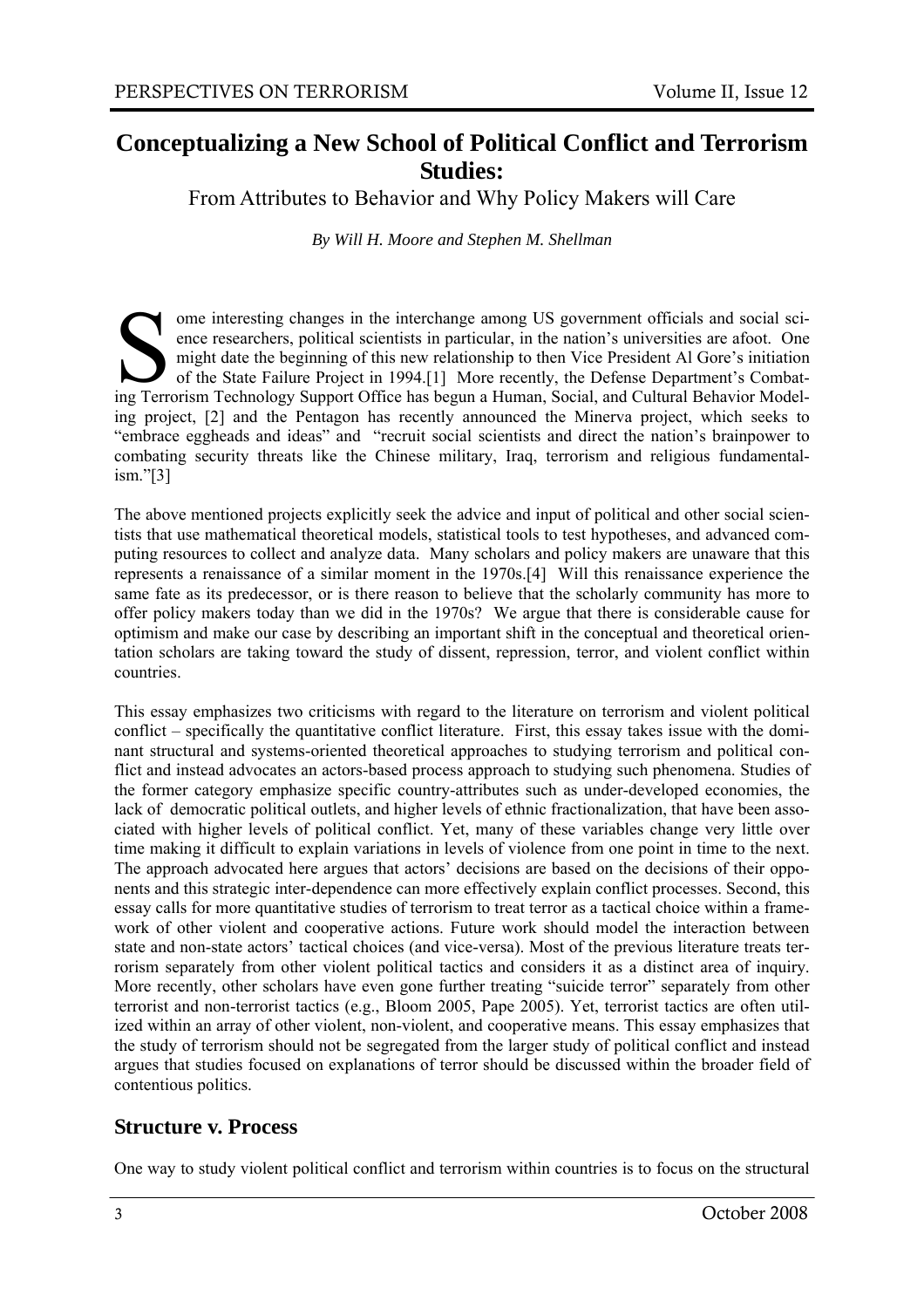conditions that impact the chance that a country will experience such phenomena. Another way is to analyze the behavioral relationships among parties to potential conflicts, how they make decisions, how such decisions impact other parties' decisions, and how the sequences of behavioral interactions escalate and de-escalate across various thresholds of violent political conflict. Or, as Harry Eckstein put it over 25 years ago, we can distinguish between "contingency" and "inherency" approaches to the study of violent conflict.[5] The first perspective assumes that conflict is contingent on unusual or irregular conditions that cause disruptions in conventional politics. The contingent approach leads one to study the political, economic, and social attributes of countries to explain variation in their conflict experiences. The inherent perspective assumes that violent political conflict emerges out of low-level contentious interactions among a set of political players. This approach leads researchers to focus on the conditional behavior of parties to conflict and how that behavior changes over time. While Eckstein laid out these two approaches in 1980, the past 25 years have borne witness to few scholars taking the latter path.

Prior to the turn of the century, the study of intrastate conflict was much more focused on the former approach than the latter. While studying the political, economic, and social attributes of countries is a useful approach for understanding and highlighting general patterns of conflict, it is ill-suited to address conflict processes because such approaches "are essentially static 'input-output' or 'stimulusresponse' type models, not dynamic models of interaction."[6] Charles Tilly argues that because "collective action is dynamic… its outcomes depend very strongly on the course of interaction."[7]

A recent wave of scholarship turns its back on the structural attributes approach and instead focuses attention on the escalation and de-escalation processes of political conflict instantiated by actors' strategic behavioral interactions.[8] A common thread running through this new generation of conflict scholarship is a shift from countries as the unit of analysis to the parties to the conflict and their behavior. This work focuses on competition between governments and various dissident groups over policy, control of the state, and—especially—the support of the population.

This shift is critically important because it means that theory becomes much more useful to policy makers: the emphasis on parties to the conflict leads this research to develop hypotheses about the conflictual behavior of dissidents in response to government behavior and vice versa. By moving away from thinking about the impact of democratic v. autocratic institutions, the size of GNP/capita, and the ethnic composition of society these scholars have begun to ask the following sorts of questions:

When does repression work? When does it backfire? Why are some dissident groups so much more violent than others? What explains varying levels of discrimination in targeting across time and space? What event sequences lead to conflict escalation? What are the effects of government countermeasures on the tactical choices of dissidents? What explains the ebb and flow of government-dissident behavioral exchanges? What event sequences lead to negotiated peaceful settlements? Why can factions spoil a peace process?

Note that information about political institutions, economic output, and ethnic composition are of limited usefulness for answering these questions. Why? Because those characteristics of the country in which these conflicts unfold *do not change much over time*. To the extent that they change, they change rather slowly. As one recent paper put it "the factors analyzed in country level analyses are the same for a given country during war and peace, and are therefore incapable of predicting shifts from one period to the other."[9] To better understand such conflict processes, we must study the behavior of the parties to the conflict. And if we are going to study behavior, then it is surely reasonable to study it as purposive, strategic behavior that varies systematically in response to the behavior of other parties to the conflict.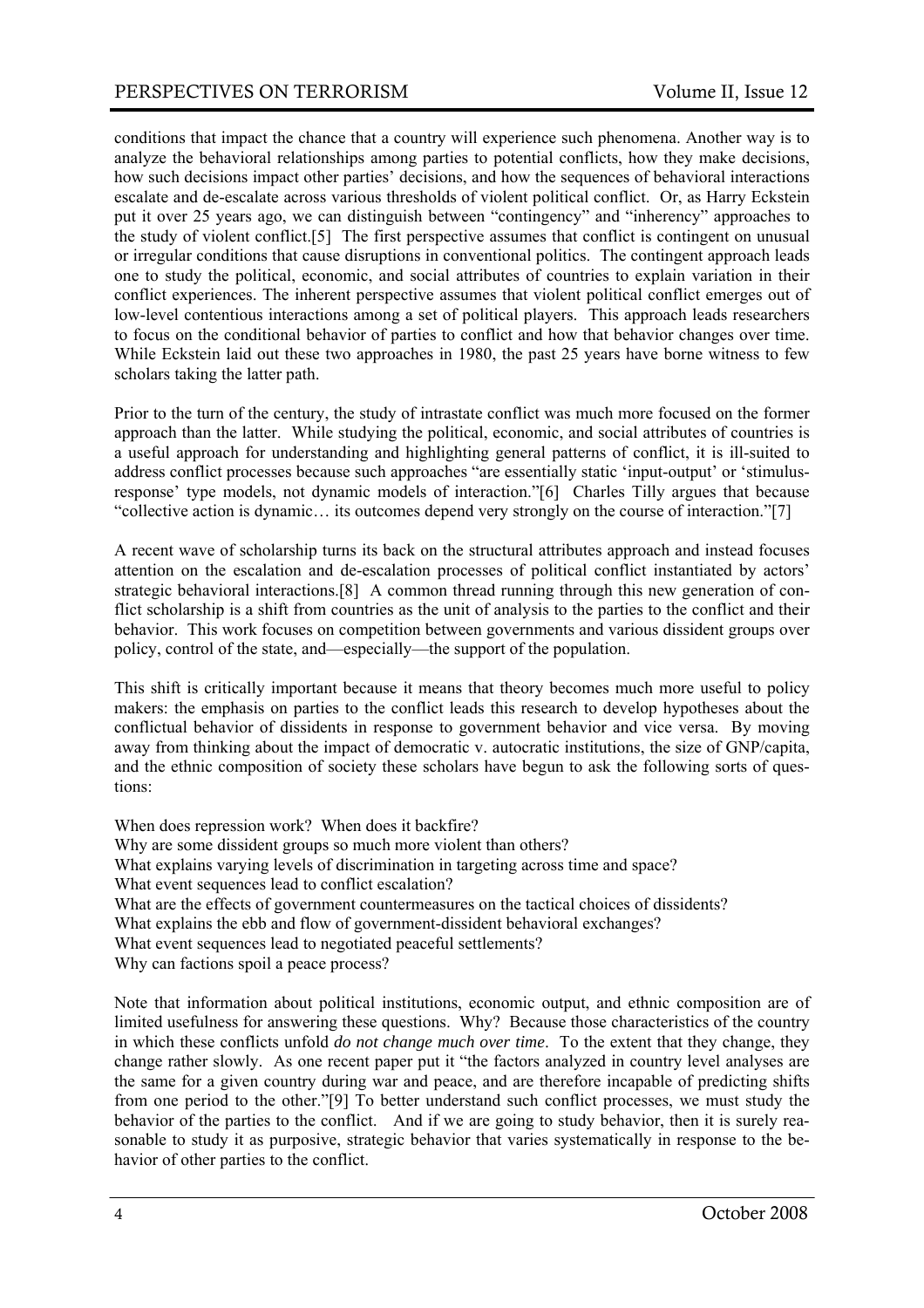To be sure, we have learned from the structural approach that characteristics of the state such as regime type, the economy, terrain, capabilities, and demographics like population and ethnicity are correlated with the level of political conflict we observe *across countries*. However, the structural attributes approach has not taught us much about conflict processes as they unfold *over time within specific countries*. For example, we know that a country with mountainous regions is more likely to experience an insurgency. Yet, knowing that El Salvador is mountainous tells us little about when we are likely to observe peace or conflict in El Salvador as those mountains change very little over time.

That said, we are not arguing that we should throw the baby out with the bathwater. Rather, the best scholarship should situate behavioral studies of conflict processes within a structural framework. And this is precisely what we see in recent studies.<sup>[10]</sup>

This essay argues that the renaissance of the policy community's interest in the scientific study of conflict is more likely to bear fruit than its predecessor because the scholarly community is conceptually and theoretically better prepared to make a contribution to the questions policymakers want answered. The shift away from the study of the correlation of national aggregates toward the study of the behavior of dissidents and states within the context of national aggregates has led to a theoretical emphasis on the strategic behavior of governments, dissident groups, and members of the population. This approach lends itself well to studying the propensity and frequency of terror attacks committed by state and non-state actors. In addition to these new theoretical tools, exciting new data tools and statistical models have been created for the express purpose of facilitating the testing of the hypotheses implied by the new theories. We briefly describe these new developments, emphasizing what we have learned about violent dissent.

#### **Disaggregating Violent Political Conflict**

To begin, the new school points out that political conflict is *not* best characterized as something that countries catch (or experience): the implicit epidemiological analogy is passé. Instead the new generation of scholarship recognizes that governments often face multiple challengers fighting for the same cause and/or very different causes, and that these challenges vary across both space and time. As such, these theorists have been disaggregating the study of civil conflict across actors, tactics, space and time.

Civil conflicts often involve infighting among members or branches of the government (e.g., military coups in Nigeria) and often yield dissident group splits (e.g., the Moro Islamic Liberation Front emerged out of the Moro National Liberation Front). In other cases, multiple groups may interact with each other and even form alliances or coalitions (e.g., the Coalition Government of Democratic Kampuchea – comprised by the Khmer Rouge, FUNCINPEC and KPLNF). Further, governments and dissident groups compete for the support of the public. Stathis Kalyvas' recent book makes the importance of distinguishing among the government, the dissidents, and the public abundantly clear: he observes that death tolls in civil wars vary systematically depending on whether either the dissidents or the government can exercise authority over the town or whether the territory is actively contested by dissident and government troops.[11] Other research has disaggregated actors and their behavior to demonstrate that both diplomatic and military intervention by third countries on behalf of dissidents or governments can have strong bearing on pushing parties to the table or escalating violent activity.[12] In sum, intrastate conflict is comprised of many different parties with different motivations, who make a variety of decisions as to how to behave in both the short and long run. To answer questions like the ones listed above we need to adopt a disaggregated unit of analysis and account for the behavior of these different parties.

Second, much of the scholarship to date has focused on particular tactics or events such as terror attacks, protests, war, militarized interstate disputes, negotiations, or treaties. By adopting a particular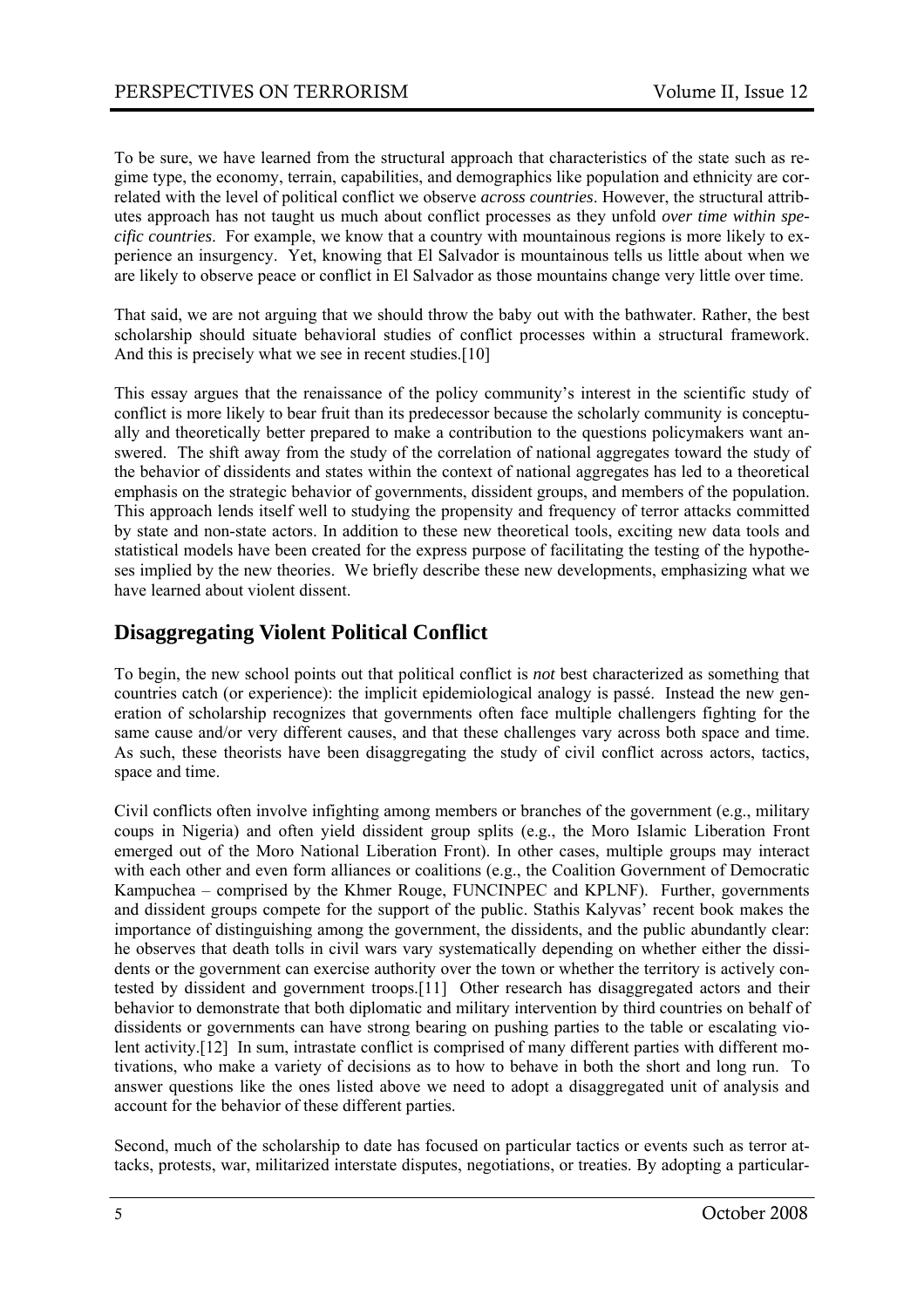istic conceptualization of conflict behavior, we ignore the full underlying dimension of state and nonstate actors' behavior (Moore 2006) and fail to distinguish among the various actions available in an actor's choice set. For example, if behavior such as hostile rhetoric, guerrilla attacks, cease fires, and peace talks have a non-trivial effect on the probability of a terrorist event occurring and co-vary positively with independent variables used to explain terrorist events, then relationships reported in the terrorism literature are biased.[13] Aside from the bias introduced into empirical models of terrorism, the narrow focus on terrorist events and the desire to explain them alone without examining how other forms of behavior effect and intertwine with such events causes scholars to narrowly theorize about the behavior of insurgents, rebels, separatists, etc. Thus, a focus exclusively on terrorism has both negative theoretical and empirical consequences. As Moore (2006) puts it elsewhere, "Conceptualization matters; it influences our research agendas; it influences the questions we ask, and, ultimately, the policy implications we produce." At the present, political violence, nonviolence, diplomacy, accommodation, and terrorism are often treated as separate domains of inquiry, yet such phenomenon are clearly connected and intertwined. They are often tactical substitutes for state and non-state actors engaged in political struggles. Making such connections should spawn new theories yielding larger explanations than extant theories. To analyze conflict processes effectively, we need to conceptualize the choices and choice sets of state and non-state actors more holistically.

Third, civil conflicts rarely span an entire country's territory. Rather, they are often confined to subnational regions based on certain geographic features that generate conditions favorable for conflict. Teams of researchers are making considerable progress pursuing this seemingly obvious point.[14] For example, mountains or jungle provide cover for rebels to hide and wage guerilla campaigns. Resource rich zones abundant in minerals (e.g., diamonds) or other valuables (oil, etc.) may also contribute to reoccurring conflict.[15] Motives may also determine conflict locations. For example, recent research claims that separatist groups tend to fight away from the capital in order to make their territory autonomous, whereas insurgents aiming to overthrow the state tend to fight nearer to the source of the power – in the capital city or province where the capital is located.[16] Moreover, international borders can often provide refuge from governmental control, and this may cause conflict events to cluster near international boundaries which, in turn, can have important implications for neighboring countries.[17] The general point is this: if we wish to investigate theories that have a geographic element we need to abandon the country level of analysis in favor of a disaggregated spatial approach. Importantly, doing so will produce research with far more rich policy implications than we have seen prior to the emergence of this new generation of research.

Fourth, the unit of time over which one aggregates is consequential.[18] Until recently most research has focused on the year as the unit of temporal aggregation. Marcellino explains that "temporal aggregation arises when the frequency of data generation is lower than that of data collection so that not all the realizations of the stochastic process… are observable."[19] Yearly aggregation obscures the actions and reactions of actors who respond to one another in much smaller units of time such as monthly, weekly, or even daily intervals. At what temporal units do dissidents and governments respond to one another? Surely the answer is: it varies. But just as surely the answer is *not*: annually! To focus on the kinds of questions that the new generation of civil conflict scholars is asking requires that we abandon annually aggregated data in favor of data collected over the unit of time in which they occur. In the next section we briefly describe the exciting data collection revolution that is taking place and making possible the renaissance we are seeing as Washington engages the scientific study of violent political conflict.

#### **The Events Data Revolution**

In the mid 1990s Phil Schrodt revolutionized the collection of events data when he released the Kansas Events Data System KEDS computer program.[20] This program demonstrated that it is possible to use computers to code news reports to generate data about the behavior of dissidents toward governments, governments toward dissidents, government toward other governments, etc. Over the past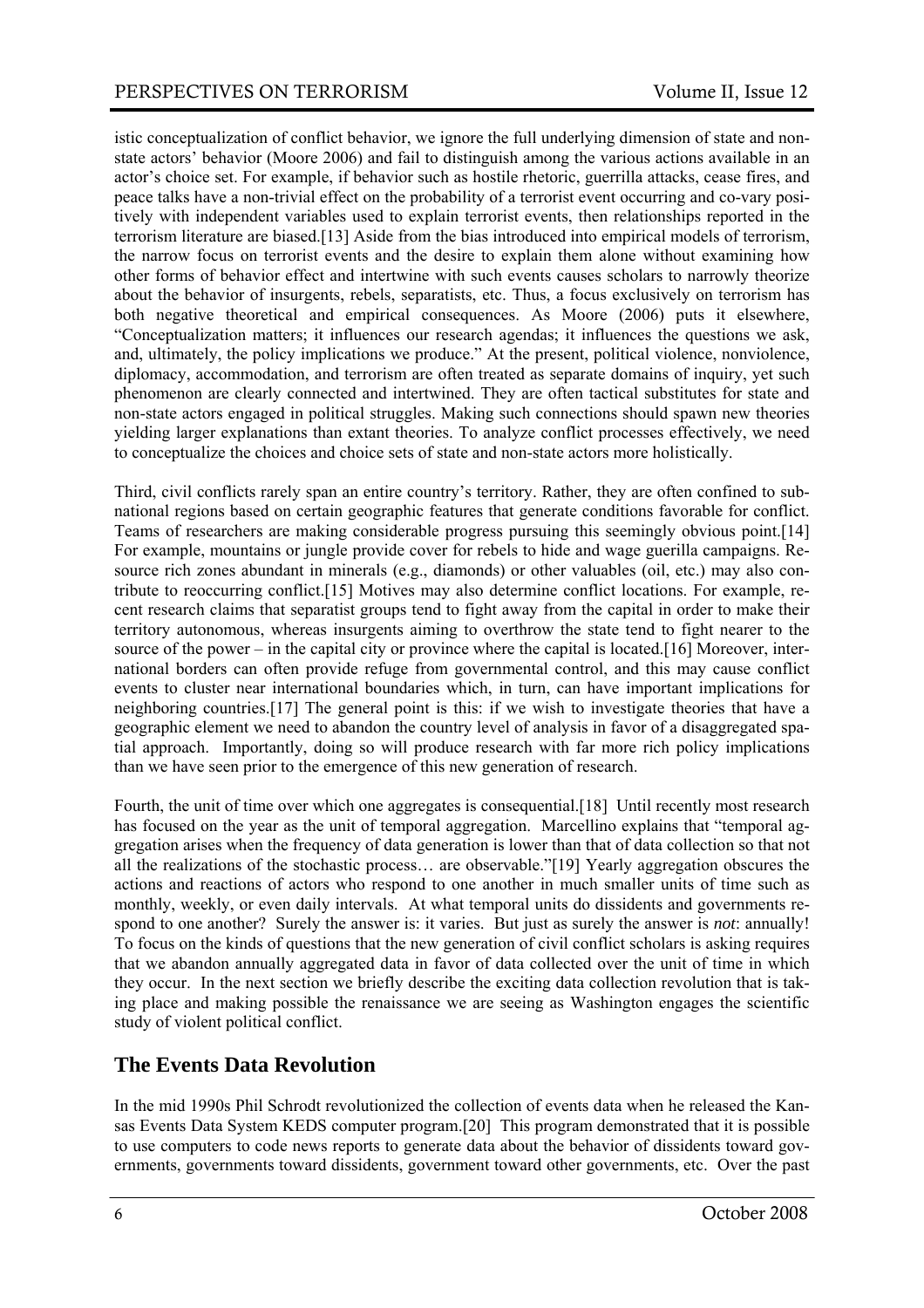15 years the KEDS project has spawned a number of similar projects, and this technology has spilled over into a variety of other areas of political science as well.[21] Where hundreds of hours of human labor were required to code such reports computers are able to produce such data in mere minutes. This has radically changed the information that is available to scholars. Further, the shift in conceptual and theoretical interests described above demand just such data. To illustrate, we briefly describe Project Civil Strife (PCS), which is directed by the second author of this essay.

Project Civil Strife uses computerized coding technology to generate disaggregated data useful for testing the hypotheses advanced by the new generation of intrastate conflict researchers.[22] The project directly confronts actor, tactical, spatial, and temporal aggregation head on by collecting information on multiple actors' behavioral interactions each day in various geographic locations. With respect to actors, PCS codes the behavior of just about any dissident or government group discussed in open source media reports. It codes individual's names and offices and even tracks individuals like Norodom Sihanouk in Cambodia who at different times of the conflict served as a government official and then as a rebel leader. By disaggregating the state and the social and dissident actors, scholars and policy makers can examine interactions among multiple parties as depicted in Figure 1.



B. Multi-Group System Model B



C. Multi-Group System Model C



Figure 1: Possible Multi-Actor Models of Intrastate Conflict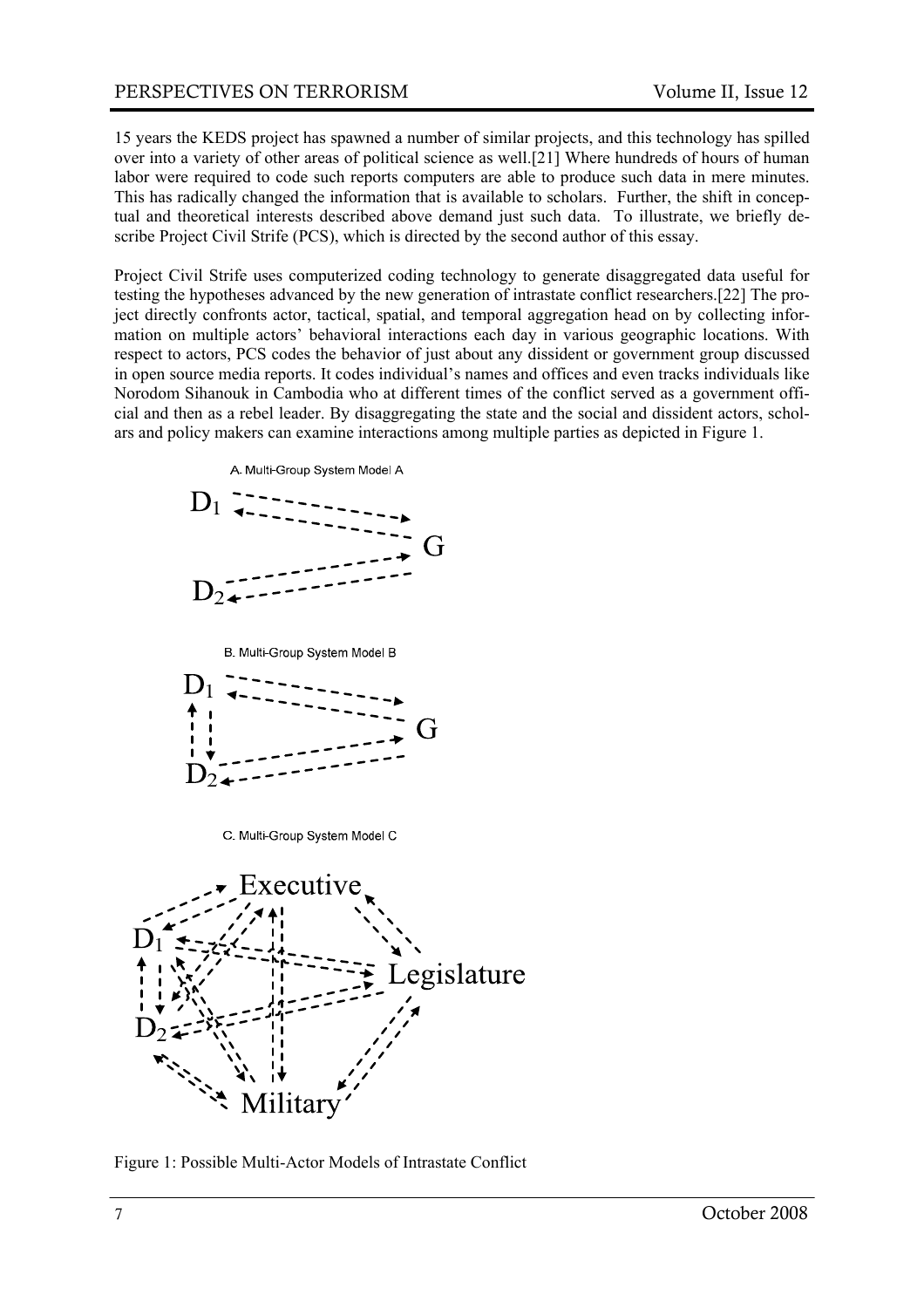Figure 1A and 1B shows how one might go about constructing a model of the conflict processes between two rebel groups and the state (e.g., Democratic Kampuchea and the KPLNF in Cambodia). The first can help uncover different processes at work between the government and group 1 and the government and group 2. The second shows how the relationship between Group 1 and Group 2 might affect the relationships between the state and each group or how the relationship between the state and each group might affect the relationship between the two groups themselves. Figure 1C illustrates the potential relationships one could uncover by breaking up the government into its principle component parts. Such a model might be particularly useful in Pakistan, Chile, and/or Nigeria where the government and the military have competed in the past with each other.

Moreover, the project employs several different coding ontologies to disaggregate tactics and events. The project primarily uses the CAMEO and WEIS event codes to capture the various actions taking place by myriad actors in various places.[23]

With respect to spatial disaggregation, PCS also tracks the behavior of actors across disaggregated space. Figure 2 depicts a map of Cambodia and highlights the frequency of violent events (use of force, bombings, ambushes, etc.) across different regions. The two most populated regions in terms of conflict events include Phnom Penh and Pailin. Of course Phnom Penh is the capital of Cambodia and the central location of the government, while Pailin was a major stronghold and resource center for the Khmer Rouge. Pailin was an area rich in gem stones that was mined to fund the rebels. The preliminary spatial plot supports other findings in the literature. For example, conflict takes place in resource rich areas and in the mountains (Pailin and Kampot). Moreover, the abundance of conflict events seems to be greater near the Vietnam border (Prey Veaeng, Sbaay Rieng, Kampong Chaam, and Kracheh).



Figure 2. Regional Disaggregation of All Conflict Events Identified, 1980-2004

To summarize, the PCS data can be used to study multiple-party interactions over disaggregated time and space. By doing so it encourages researchers to address the types of questions identified above by studying the behavior of parties to intrastate conflicts. For example, PCS puts terrorism in the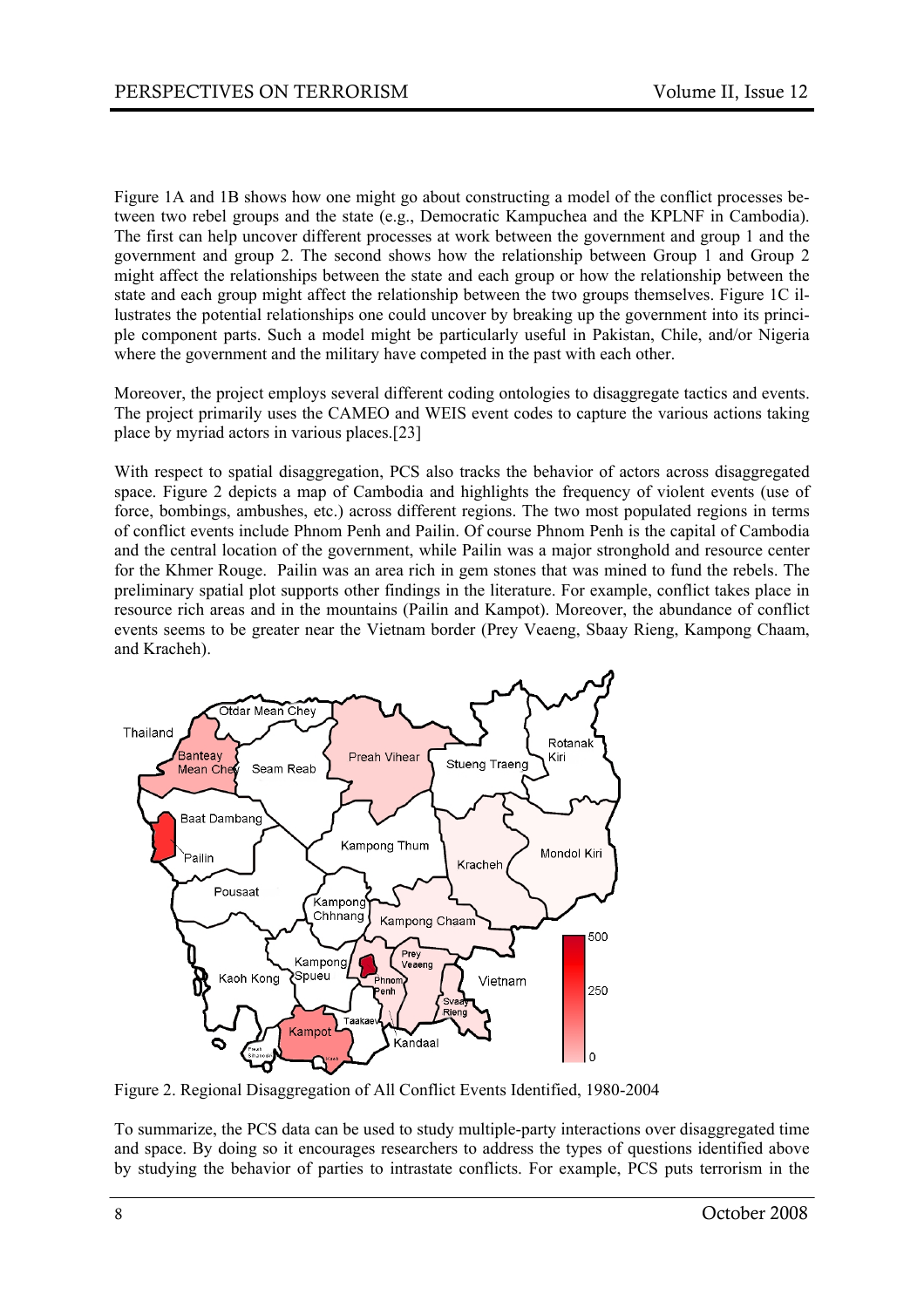context of other violent, non-violent, and cooperative tactics such that we can theorize and empirically model a more holistic conceptualization of political behavior.[24] Such a conceptualization reduces bias and yields theories that explain more than their predecessors. It also allows for the examination of how low intensity conflict escalates into "civil war".[25] In sum the project and others like it bring together process oriented theories, holistic conceptualizations of tactical choices, and disaggregated data to better understand the causes and consequences of violent political conflict.

#### **Conclusion**

Paul Collier's influential World Bank project on the co-variates of civil war is an archetypical example of the structural attributes approach to the conceptualization and analysis of violent political conflict.[26] We find it instructive that the final product from that project abandoned the structural attributes approach in favor of case studies that focused attention on historical description of the behavior of the parties to the conflict.[27] Sidney Tarrow argues that this shift from the statistical analysis of structural aggregates organized in country-year data containers to descriptive-historical analyses of cases demonstrates the weakness of large-N data analysis: it can illuminate a little bit, but to really understand conflict processes we must engage in descriptive case studies.[28] While this essay shares Tarrow's concerns about the weakness of the structural aggregates approach to the study of violent political conflict, it also demonstrates the poverty of Tarrow's diagnosis: the weakness is not inherent in its methodological choices for hypothesis testing. Rather, it is a conceptual weakness about the units of analysis one chooses. One irony of Tarrow's essay is that he also reviews some of the new generation scholarship we celebrate here. Yet, rather than recognize its value for having abandoned the overly-aggregated country-year in favor of a focus on the behavior of parties to the conflicts within the context of institutions, economies, and societies, Tarrow flogs the dying horse of his generation's intellectual battleground: the so-called qualitative—quantitative divide that grew out of the behavioral revolution in political science.

Fortunately, a growing number of policy analysts in Washington are disinterested in these academic "tempests in a teapot" and recognize the potential value in leveraging the new school's insights to inform policy makers. This renaissance is welcome and it will be interesting to see how it unfolds. Political scientists are on the cusp of being able to say very interesting things about the violent behavior of dissidents and governments as the outcome of dynamic processes that vary over time and space across the countries in which such conflicts take place. We invite the reader to stay tuned.

*Will H. Moore is Associate Professor of Political Science at the Florida State University with research interests in violent political conflict within and between countries.* 

*Stephen M. Shellman is a Research Scientist within the Institute for the Theory and Practice of International Relations at The College of William & Mary and is Director of the Violent Intranational Political Conflict and Terrorism (VIPCAT) Research Laboratory.* 

#### **NOTES:**

[1] D.C. Esty, J. Goldstone, T.R. Gurr, B. Harff, P.T. Surko, A.N. Unger, and R. Chen. "The State Failure Project: Early Warning Research for US Foreign Policy Planning." Preventive Measures: Building Risk Assessment and Crisis Early Warning Systems. 1988, Vol. xx, pp. 27-38.

[2] Office of the Secretary of Defense. Broad Agency Announcement 08-Q-3028 Packet, available online at: https://www.bids.tswg.gov/ tswg/bids.nsf/DownloadBAAs?OpenView.

[3] See http://www.nytimes.com/2008/06/18/arts/18minerva.html? r=2&8dpc&oref=slogin&oref=slogin for the story and http://

www.arl.army.mil/www/DownloadedInternetPages/CurrentPages/DoingBusinesswithARL/research/08-R-0007.pdf for the announcement. [4] SJ Andriole and GW Hopple. "The Rise and Fall of Event Data: From Basic Research to Applied Use in the US Department Of Defense." International Interactions, 1984. Vol. 11, pp. 293-309.

[5] Harry Eckstein. "Theoretical Approaches to Explaining Collective Political Violence." In T.R. Gurr (ed.) Handbook of Political Conflict, pp. 135-166. 1980. New York: The Free Press.

[6] Will H. Moore. "Action-Reaction or Rational Expectations? Reciprocity and the Domestic-International Conflict Nexus During the 'Rhodesia Problem'." Journal of Conflict Resolution. 1995. Vol. 39, No. 1, p.132.

[7] Charles Tilly. "Models and Realities of Popular Collective Action." Social Research. 1985. Vol. 52, No. 4, p. 1.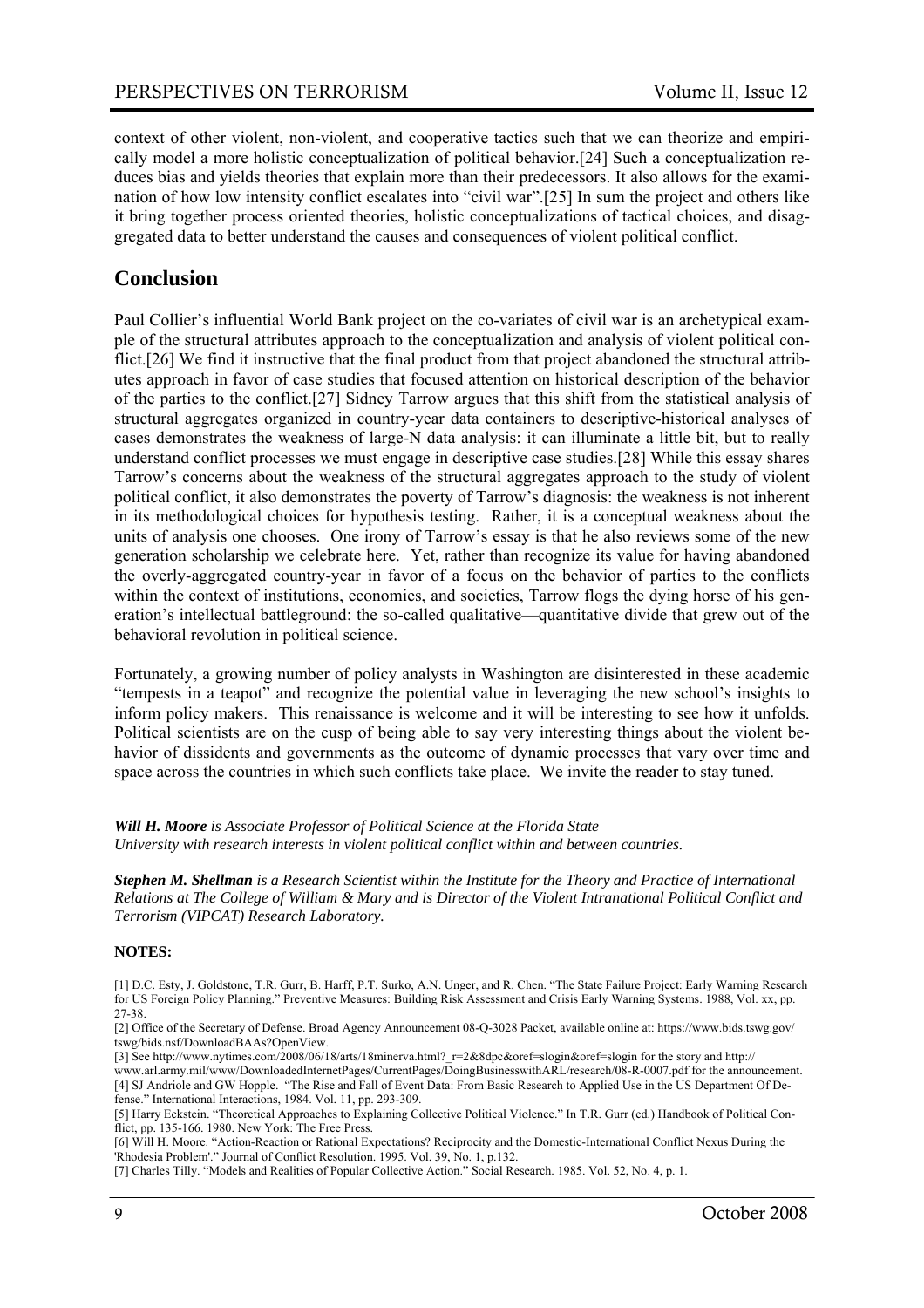[8] Recent reviews of this literature can be found in Christian Davenport. "State Repression and Political Order." Annual Review of Political Science. 2007. Vol. 10, pp. 1–23, and Mark I. Lichbach. "Internal Wars Over the State: Rational-Choice Institutionalism and Contentious Politics." M.I. Midlarsky (ed.) Handbook of War Studies, Volume III. Forthcoming. University of Michigan Press.

[9] C. Butler, S. Gates and M. Leiby. "To Fight or Not to Fight: Contest Success Functions and Civil Conflict." Paper presented at the American Political Science Association Annual Meeting. 2005. P. 18. See, also, Will H. Moore, Ronny Lindström and Valerie O'Regan. "Land Reform, Political Violence, and the Economic Inequality—Political Violence Nexus: A Longitudinal Analysis." International Interactions. 1996. Vol. 21, No. 4, pp. 335-363.

[10] For example, see MaCartan Humphreys. "Natural Resources, Conflict, and Conflict Resolution: Uncovering the Mechanisms." Journal of Conflict Resolution. 2005. Vol. 49, Num. 4, pp. 508-537; Stathis Kalyvas. The Logic of Violence in Civil War. 2006. New York: Cambridge University Press; and Jeremy Weinstein. Inside Rebellion: The Politics of Insurgent Violence. 2007. New York: Cambridge University Press.

[11] Kalyvvas, 2006, op cit.

[12] Moore, 1995, op cit; Will H. Moore and David R. Davis. "Ties That Bind? Domestic and International Conflict Behavior in Zaire." Comparative Political Studies. 1998. Vol. 31, No. 1, pp. 45-71; Kristian Skrede Gleditsch and Kyle Beardsley. "Nosy Neighbors." Journal of Conflict Resolution. 2004. Vol. 48, No. 3, 379-402; and Clayton L. Thyne. "Cheap Signals with Costly Consequences: The Effect of Interstate Relations on Civil War." Journal of Conflict Resolution. 2006. Vol. 50, No. 6, pp. 937-961.

[13] Moore (2006, 10) makes a similar argument about studying war only

[14] See the Conference on "Disaggregating the Study of Civil War and Transnational Violence." University of California, San Diego, 2005. Program available online at: http://weber.ucsd.edu/~kgledits/igcc/dscwtv/dscwtv\_prog.pdf and the Armed Conflict Location and Event Data (ACLED) project at the Center for the Study of Civil War, Peace Research Institute Oslo (PRIO). Available online at: http:// new.prio.no/CSCW-Datasets/Data-on-Armed-Conflict/ACLED---Armed-Conflict-Location-and-Event-Data/.

[15] See Humphreys, 2005, op cit. and Michael Ross. "A Closer Look At Oil, Diamonds, And Civil War." Annual Review of Political Science. 2006. Vol. 9, pp. 265-300.

[16] See Halvard Buhaug and Scott Gates. "The Geography of Civil War." Journal of Peace Research. 2002. Vol. 39, No. 4, pp. 417-433, Halvard Buhaug and Päivi Lujala. "Accounting for scale: Measuring geography in quantitative studies of civil war." Political Geography. Vol. 24, No. 4, May 2005, pp. 399-418, and Jan Ketil Rǿd and Halvard Buhaug. "Using disaggregated grid cells for a study on the onset of African Civil Wars." 2007. Working Paper available online at: http://www.icr.ethz.ch/mccw/papers/rod.pdf.

[17] Idean Salehyan and Kristian Skrede Gleditsch. "Refugees and the Spread of Civil War." International Organization. 2006. Vol. 60, No. 2, pp. 335-366.

[18] Pitirim Sorokin. Social and Cultural Dynamics: Fluctuation of Social Relationships, War, and Revolution, Volume 3, 1937, New York: American Book Company, pp. 383-408, and Stephen M. Shellman. "Time Series Intervals and Statistical Inference: The Effects of Temporal Aggregation on Event Data Analysis." Political Analysis. 2004. Vol. 12, No. 1, pp. 97-104.

[19] Massimiliano Marcellino. "Some Consequences of Temporal Aggregation in Empirical Analysis.'' Journal of Business and Economic Statistics. 1999. Vol. 17, p. 129.

[20] Philip A. Schrodt, Shannon G. Davis and Judith L. Weddle. "Political Science: KEDS—A Program for the Machine Coding of Event Data." Social Science Computer Review. 1994. Vol. 12, No. 4, pp. 561-587.

[21] See, for example, Paul Pennings and Hans Keman. "Towards a New Methodology of Estimating Party Policy Positions." Quality and Quantity. 2002. Vol 36, No. 1, pp. 55-79, and Burt L. Monroe, Kevin Quinn, Michael Colaresi, Dragomir Radev, Steven Abney, Michael Crespin, Yael Shomer, Akitaka Matsuo and Sarah Hobolt The Dynamics of Political Rhetoric and Political Representation. Poster presented at the 2007 Human and Social Dynamics meeting, National Science Foundation. Available online at: http://www.nsf.gov/sbe/ hsd/2007.pdf, pp. 195-196.

[22] Internet links will be provided for the project, papers, publications, etc if published.

[23] See http://web.ku.edu/keds/data.dir/KEDS.WEIS.Codes.html for WEIS codes and http://web.ku.edu/keds/cameo.dir/

CAMEO.SCALE.txt for the CAMEO scale.

[24] Author citation – deleted for anonymity.

[25] Andrew M. Reeves and Brandon M. Stewart. "Forecasting Escalation in Civil War: A Quantitative Case Study of the Aceh Conflict in Indonesia." Prepared for the 2007 Annual Meeting of the International Studies Association. Available online at: http://www.uga.edu/ terrorismlab/documents/reeves\_stewart\_forecasting\_escalation\_civil\_war.pdf.

[26] Paul Collier. Economic Causes of Civil Conflict and Their Implications for Policy. Washington, D.C.: World Bank. 2000, and Paul Collier and Anke Hoeffler. "Greed and grievance in civil war." Oxford Economic Papers, 2004. Vol. 56, pp. 563-595.

[27] Paul Collier and Nicholas Sambanis. Volumes I and II. Understanding Civil War: Evidence and Analysis, Washington, D.C.: World Bank Publications. 2005.

[28] Sidney Tarrow. "Inside Insurgencies: Politics and Violence in an Age of Civil War." Perspectives in Politics. 2007. Vol. 5, No. 3, pp. 587-600.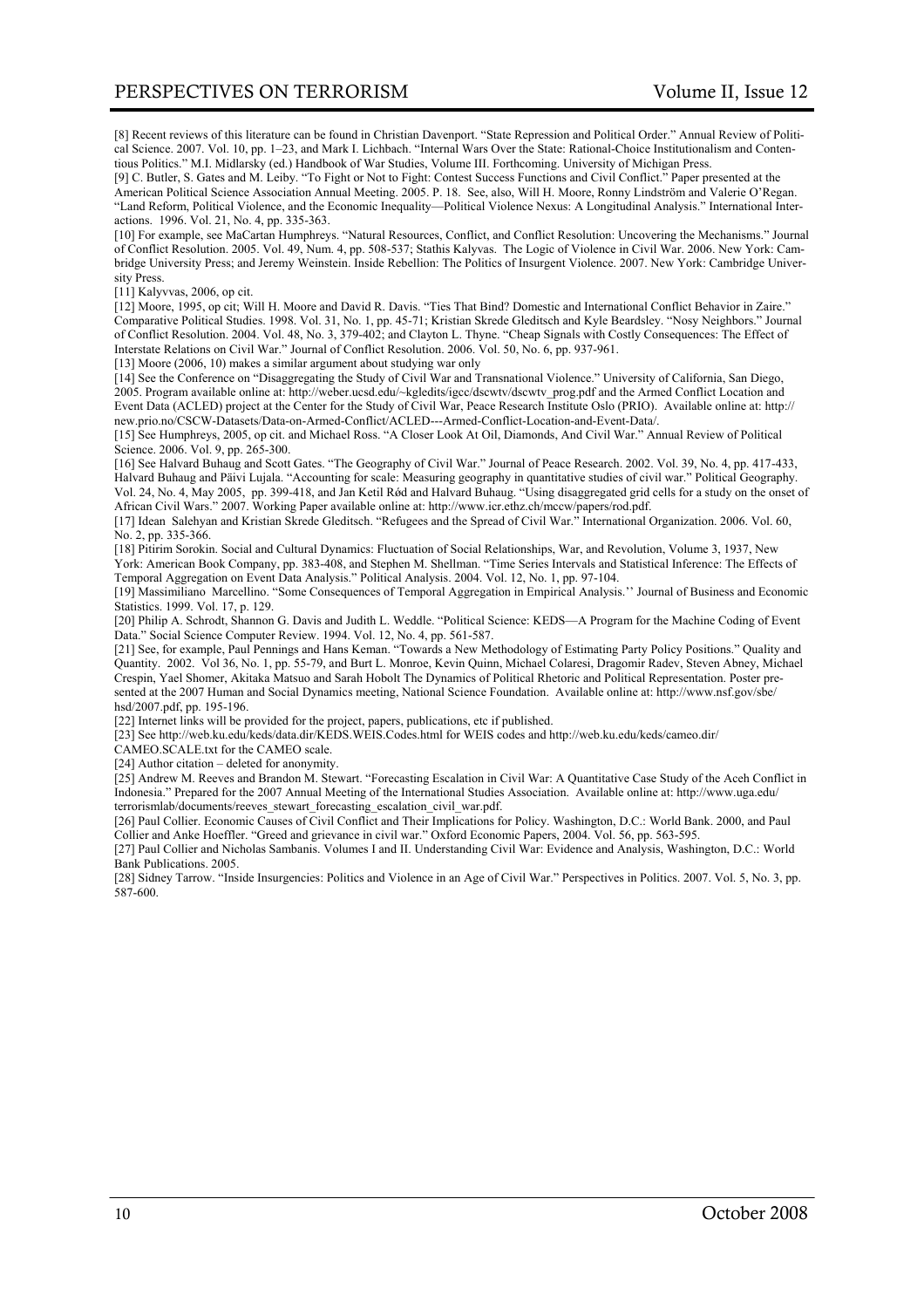#### **Operation Praline: The Realization of Al-Suri's Nizam, la Tanzim?**

*By Raffaello Pantucci* 

This article will attempt to show how a recent plot in the United Kingdom, known by its po-<br>lice codename Operation Praline[1], and the broader international conspiracy that sup-<br>ported the group responsible may constitute lice codename Operation Praline[1], and the broader international conspiracy that supported the group responsible may constitute an organic evolution of terrorist networks towards al-Qaeda "architect" Abu Musab al-Suri's nizam la tanzim – "a system, not secret organization."[2] This is not to conclude that Aabid Khan and his broader network were necessarily purposefully moulding themselves in this direction – as the author has not seen evidence supporting this assertion – but rather this article attempts to show how al-Suri's framework for global jihad offers a good prism through which to analyse this group since they would appear to have developed in broad accordance with al-Suri's principles, whether wittingly or no.

#### **System, Not Organization**

Abu Musab al-Suri, also known as Mustafa Sethmariam Nasar, is currently being held in American custody in an unspecified location. Since he was arrested in Quetta, Pakistan in late October 2005[3] and was handed over into American custody he has dropped off the grid. It has been speculated that he may have been one of the "ghost prisoners" held at some point on Diego Garcia,[4] but since then his whereabouts have been unknown. His most enduring legacy, however, is as the author of the Global Islamic Resistance Call, a 1600-page online magnum opus which draws on his own experiences as a long-time global mujahedeen to create a "military theory" for the "global Islamic resistance." This theory is encapsulated by his oft repeated catch-phrase, "system, not organization" which alludes to the highly decentralized form of globalized resistance that he proposes as a future outline of how al-Qaeda should fight around the world. As Lia puts it, "Al-Suri's grand vision was to mobilise the masses around the banner of jihad, to ignite Fallujah-type insurrections in every Crusader country, a global Intifada whose fighters should train, equip, and fight on their own."[5]

What is most crucial for this paper's analysis, however, is the vision through which al-Suri planned to achieve this. He aimed for this global jihad to be fought by "small resistance units" which would be scattered around the globe that would pursue jihad "totally separated from each other."[6] Each unit should be as autonomous as possible, with an individual "emir" and overall they should share little more than a "common aim, the common name, a program of beliefs and a method of education."[7] Structurally speaking, he sees three main types of units as central in developing this struggle: Building Units (which translates into being a leadership unit), Operative Units (which are as they sound), and Secret Agitation Units (essentially a media and communications unit) – with each cell in the overall jihad falling into one of these categories.

The mission of the Building Unit is to spread the ideas and ideology of the organization, convince cadres to fight, and help with all aspects of indoctrination, training and funding. In essence this is a leadership unit which one can interpret as the focal point of the resistance – so for al-Suri's thinking, the main such entity in the global jihad to fulfil this function would be the al-Qaeda core in Pakistan's lawless provinces. The Operation Units are instead more obviously cells that are intended to be those that carry out the attacks. Al-Suri specifies that they should move into action almost as soon as they have been activated by the Building Unit, and he is quite specific that for operational security reasons, they should not expand to greater than between five to ten members. Finally, the Secret Agitation Units are defined as needing to be very small units of no more than one to three elements, with religious, media, ideological and communication experience. He specifies that they need to have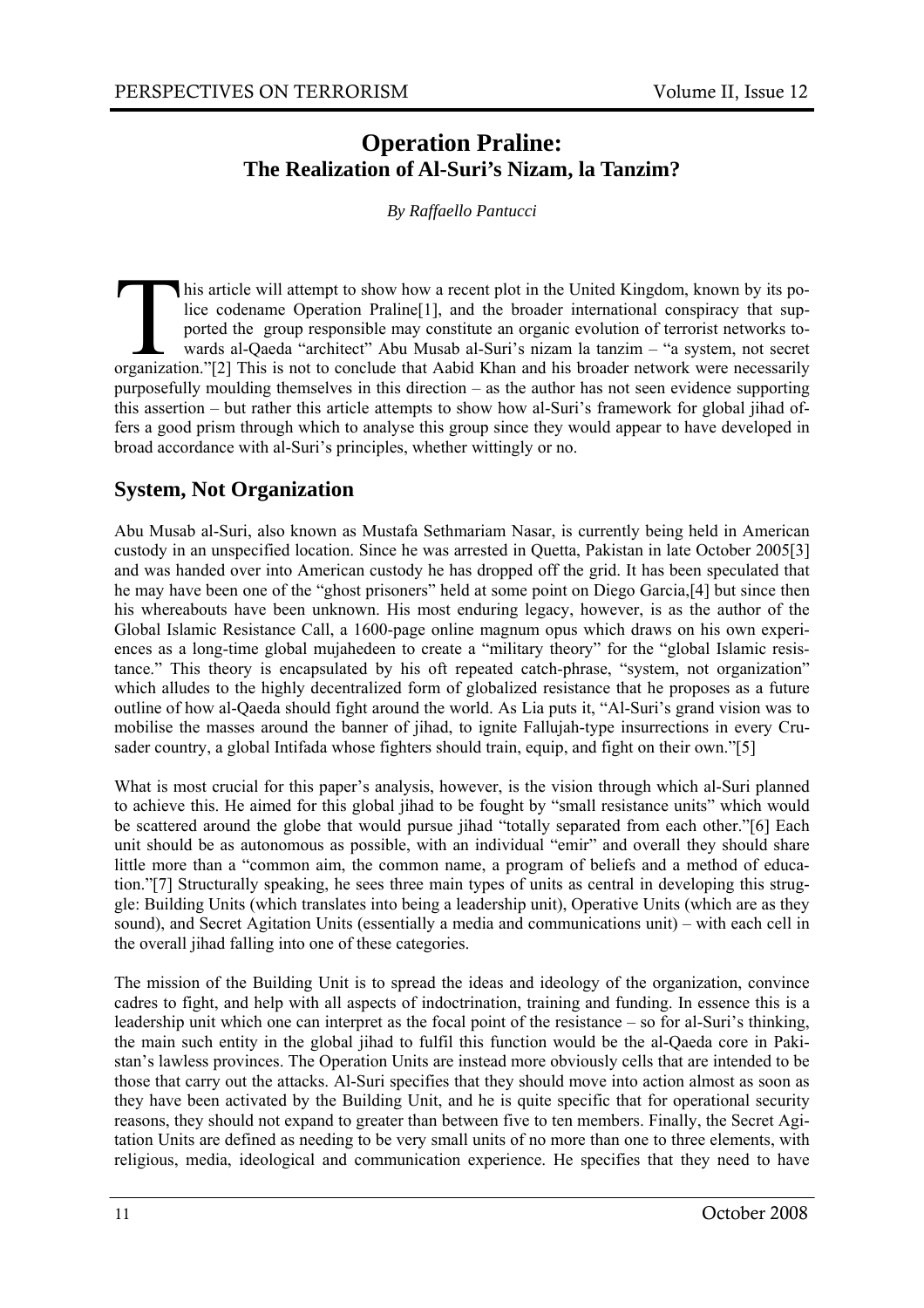"experience in using the Internet and communication equipment" and an ability to translate "works and communiqués" into languages of all Muslims. In the cases of all units, al-Suri repeats a mantra of operational security as an absolute priority, and in the case of agitation units, he places a particular emphasis on an ability to innovate.

#### **Operation Praline and its international connections**

Taking this operational framework as a backdrop, it is useful to now observe how Aabid Khan's Praline network might fit into it. However, it is helpful to first understand how Praline appeared on the authorities' radar and the broader network of plots within which Khan and his two associates were convicted. In late October 2005, police in Bosnia raided properties on the outskirts of Sarajevo and arrested two young men, Mirsad Bektasevic (a Bosnian with a Swedish passport) and Cesur Abdulkadir (a Turkish national with Danish residency) in possession of suicide vests, weapons and martyrdom videos. Analysis of Bektasevic's mobile phone provided a number of active leads for counterterror officers around the world, including one that led to London and to the son of a Moroccan diplomat, Younis Tsouli.

When police stormed Tsouli's home in Shepherd's Bush in London on October 21, 2005, they caught him in the middle of designing a website to be entitled "Youbombit" in a variation of the famous YouTube. While initially police did not realize, it later emerged through careful analysis of Tsouli's computer that he was in fact the notorious online jihadist Irhabi007 (terrorist007) who had long taunted the world through his active support for online extremists around the world. As well as helping place videos online from groups like al-Qaeda in Iraq, Tsouli was instrumental in designing online magazines, logos, translating materials and also providing online training courses for other extremists to learn how to hack and hide materials online. One of his co-conspirators, Tariq al-Daour, was allegedly the "money man" of the plot and police found some 37,000 credit card details on his computer hard drive at the time of arrest. This money helped fund Tsouli's activities and allowed him to continue to purchase the internet real estate he used to disseminate extremist material online.

In addition, Tsouli's computer provided police with a wealth of access to websites and passwordprotected areas. Tsouli, his conspirators and Khan shared managing rights to an extremist website called At-Tibyan. This wealth of information (as well as other intelligence efforts undoubtedly) opened them up to a network that spread from Aabid Khan and his cell in Bradford, England to Scotland and a young Scottish-Muslim, Mohammed Atif Siddique, who was arrested as he attempted to board a plane to Pakistan to seek jihadist training and who developed websites aimed at helping terrorists. Closer to home, Tsouli's "buddy list" on his computer led to Yassin Nassari, who was arrested in May 2006 at Luton airport and charged with possessing documents useful to a terrorist (including the blue prints for how to design Qassam rockets).

Further afield, it emerged that there were connections through some of these individuals to groups in Ontario, Canada and Georgia, USA, with others possibly extant but not currently known. Video footage shot in Washington that appeared to be reconnaissance of possible targets was found on Tsouli's computer and was later revealed to have been taken by Syed Haris Ahmed and Ehusanul Islam Sadequee. In Canada, the trail led security services there to arrest a group now known as the Toronto 17, who are currently standing trial and it is claimed ran training camps and planned a wide variety of (unexecuted) attacks, including massive explosions and the public beheading of Canadian Prime Minister Stephen Harper. In March 2005, Ahmed and Sadequee visited Toronto; it is believed that they then met with some of the Toronto plotters.

However, from transcripts and analysis that have emerged from the Praline case in the UK, it would seem as though the focal point of this network was Northern England and Aabid Khan. Khan acted as the global emir for the group, instructing individuals and recruiting new members, as well as being the link between the group and Pakistani based terrorist groups Lashkar-e-Toiba (LeT) and Jaish-e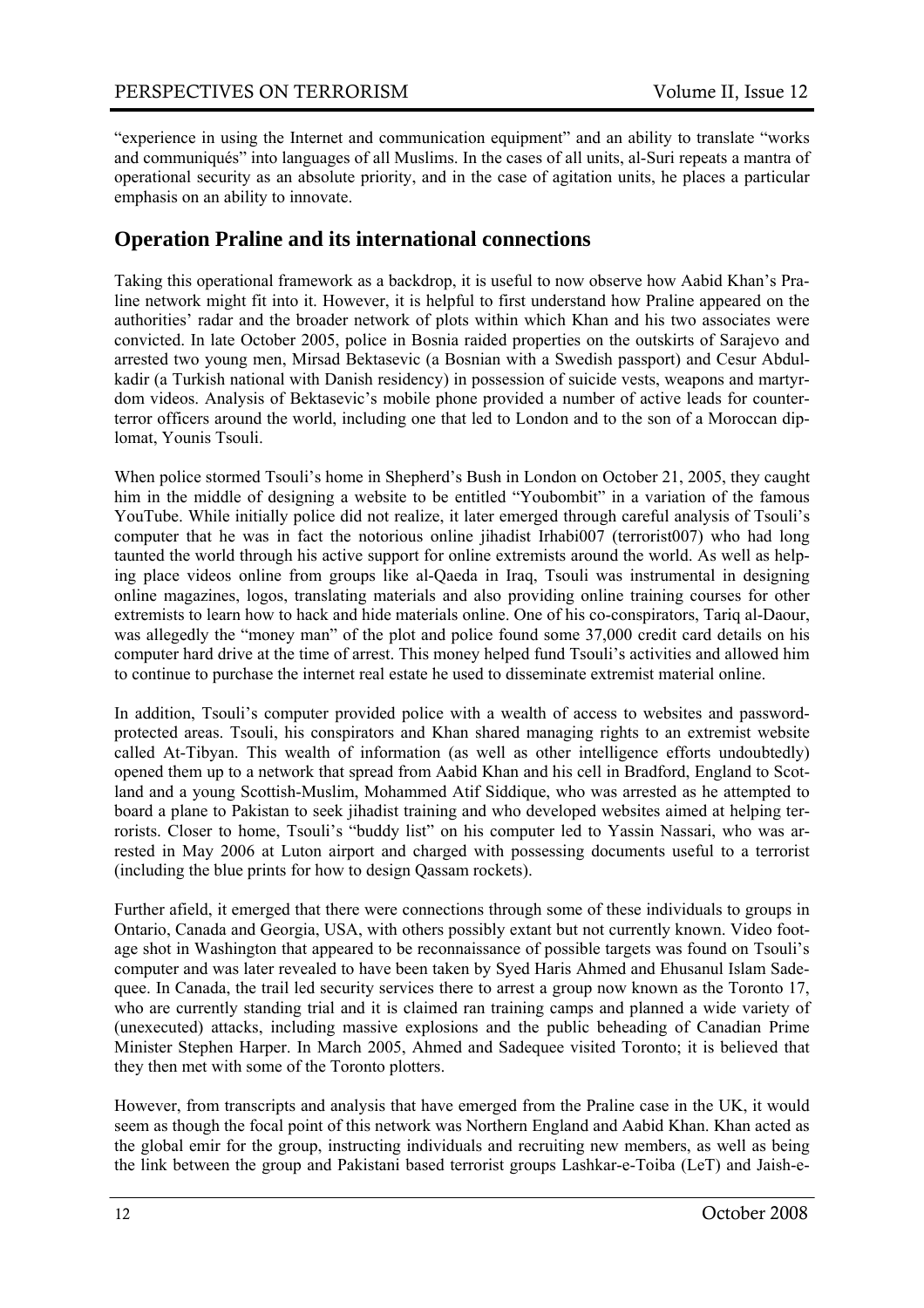Mohammed (JeM). He is known to have visited Pakistan a couple of times, on one occasion travelling deep into the North West Frontier Provinces into areas known to be friendly to both groups (where he shot footage of himself and other American-sounding individuals in an area where LeT posters were prominently displayed on public walls).

Khan's plans for the group are not completely known, in part as it is suspected that information linked to other trials is likely outside the public domain. However, it seems as though he wanted to gather a team of "6-12 brothers" in Toronto, where they would prepare and then travel to Pakistan to train for jihad. Through the sister-in-law of one of the Canadian plotters, whom Khan referred to on the stand as his "wife" and with whom it has been shown he had long and intense conversations with online, he apparently hoped to identify women who could pose as wives for "the brothers" to facilitate their transit to Pakistan. Khan was also discovered to have apparently carried out surveillance of security transit vans in the UK and on the stand he mysteriously alluded to the technical capabilities of such a vehicle to act as an independent command and control vehicle.

#### **Praline as the Building Unit**

The running theme through all these plots is two-fold: the internet and Aabid Khan (a possible third is the relative youth of all of those involved, but this will be covered later). While the network was first opened up through Tsouli, it is clear that Khan was the main manager and focal point of the group – though it is unclear to what degree he was directing Tsouli's cell's work or whether they simply worked in parallel. Nonetheless, we can see him fulfilling the "Building Unit" role in al-Suri's imagined network – he provided the plotters with direction and plans, he sought and recruited new members (both online and off), and he provided the all important connection back to groups sympathetic to al-Qaeda in Pakistan. There has been no evidence thus far that Khan was connected to al-Qaeda, but on the stand he stated that he had connections to both LeT and JeM, and online chats show the group undecided over whether to connect and train with either LeT or JeM in Pakistan. Within this context it is worth mentioning that the Georgia cell was charged with providing material support for a designated foreign terrorist organization, which was identified as LeT.

From his central point, Khan identified individuals and helped push them along the radicalization trajectory, and in some cases, as in Mohammed Atif Siddique's, got them to go seek terrorist training in Pakistan. In other cases, as in the Georgia duo, he got them to prove themselves to the group by going to Washington to shoot the reconnaissance footage that was later found on Tsouli's computer. He also travelled to oversee and connect with other plotters, including a trip in March 2005 to Canada to meet with the group and his online "wife," and it is believed that one of the Georgia cell members may have travelled to Pakistan to meet with him on one of his trips there. As Karen Jones of the Crown Prosecution Service (CPS) put it, "Khan was very much the "Mr Fix-it" of the group"[8] providing his Bradford cell with connections and radical material (his trial was referred to in the press as the "encyclopaedia of jihad" case) – a nickname which would be equally apt for his global role. To return to al-Suri's analysis, Khan's cell clearly provided leadership, ideology, training, inspiration, direction, and possibly even helped with fundraising to help various cells establish themselves – though the funding aspect of the network is unclear.

#### **Tsouli as the Agitation Unit**

Remaining at this level of analysis, it is therefore useful to consider Younis Tsouli and his cell (known by their police codename "Mazhar"), as the Secret Agitation Unit to which al-Suri refers. From his home in Shepherds Bush, Tsouli and his co-conspirators al-Daour and Waseem Mughal (some of whom had never met in person before they were arrested), acted as a global media cell for al-Qaeda, and in particular al-Qaeda in Iraq. They provided websites, hacking information and an ability for extremist material to be distributed and hidden online, translation, as well as helping design logos, magazines and other supportive materials for al-Qaeda.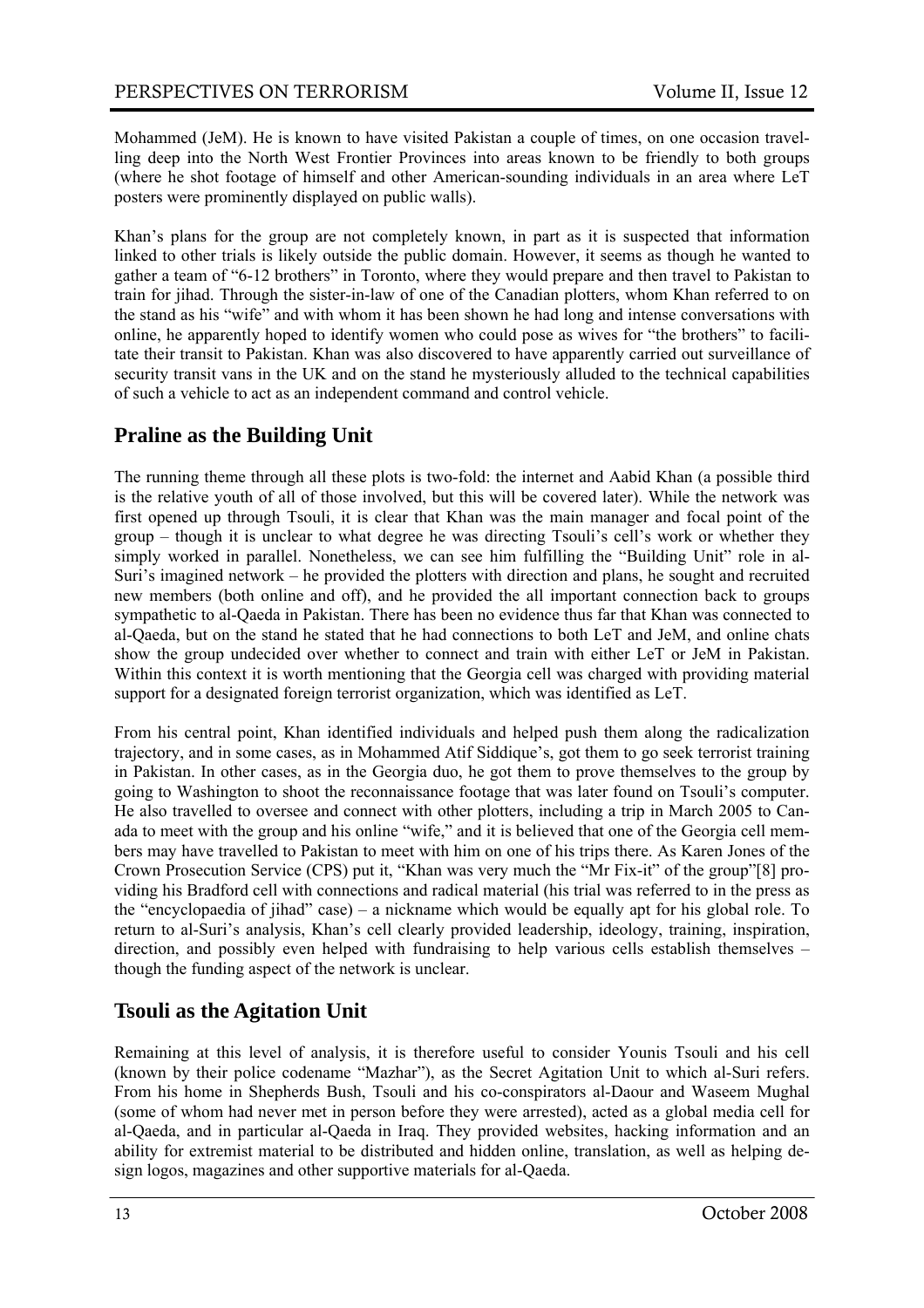While it may have been Tsouli who first provided police with an avenue into the network, it seems subsequently clear that his role in the network was focused on the internet and communications. In this way, he can be described as fulfilling the role of al-Suri's Secret Agitation Unit, fulfilling its mission "to spread the Call and redistribute its literature, its research studies, and its various programmes by clandestine means."[9] Tsouli helped complete their mission of "translating the works and communiqués of the Resistance" both by directly translating things himself, but also by cracking Arabic language software and placing it in online forums for public use by others.

#### **The Operative Units**

Broadly speaking, one could group the other plotters and cells within the network as the various Operative Units which al-Suri refers to at different stages of preparation – though it is unlikely that they were all as subservient to Khan as this might suggest. Of them, the Toronto group offers itself as the clearest example of an Operative Unit that was "moving directly to action" with evidence pointing to a group equipped with bomb-making materials including some three metric tonnes of ammonium nitrate. Subsequently, footage has been leaked which seems to show the group training in Canada's empty spaces, with images of them running around overlaid with nasheeds (Islamic songs) typical of extremist online footage.

While it would appear that Khan's intentions were to bring the group together, he also seems to have been willing to push other Operative Units forwards on their own – one example being Mohammed Atif Siddique, who may simply have been going to Pakistan to train, but he may also have been being moved into a more operational role there. Similarly, some of the evidence in Khan's trial, including the fact that he was seeking to purchase some fuses for fireworks and he had looked into purchasing acetone (a precursor to hydrogen peroxide, an increasingly common explosive in British plots). It also remains unclear why he was scoping out Securicor vans, though some evidence which emerged from the trial seemed to point to Khan plotting in a more direct way than simply leading and radicalizing the broader group. In terms that al-Suri would likely have commended, a page of Khan's diary contained a list: "1 cell stake out target; 1 cell acquire equipment; 1 cell mount the attack." While al-Suri is keen to designate each group a role (Building, Operative or Secret Agitation), it would fit with his structure that each cell would be actively planning direct jihad while also carrying out their other designated duties.

In other ways, however, al-Suri would likely have been very disappointed by the group – while the network's broad structure would fit al-Suri's framework, the fact that they gathered and met a number of times exposed them to possible compromise. Similarly, the size of the Toronto group was clearly beyond the size that al-Suri would have wanted, and the fact that the group was compromised by an informant would seem to support al-Suri's logic. Finally, the fact that the network was initially cracked through something as basic as mobile phone memory exposes the importance of rigorous isolation.

#### **Purposely nizam la tanzim?**

None of this of course proves that Khan and his broader network modelled themselves purposely on Abu Musab al-Suri's writings. While it is likely that some of al-Suri's writings might have been amongst their possession, it is hard to know what sort of a direct impact they actually had on their operational planning and activities. What is interesting, however, is to consider this broader network within the framework of understanding that is provided by al-Suri's plan for the Global Resistance. In many ways, al-Suri's vision of a global jihad characterized by many independent cells is one that seems a natural evolution of any globalized scattered resistance movement. What is interesting about the Praline network is that it would seem to fit into al-Suri's analysis in such a convenient way, suggesting that the structure he has laid out offers a good prism with which to consider current and fu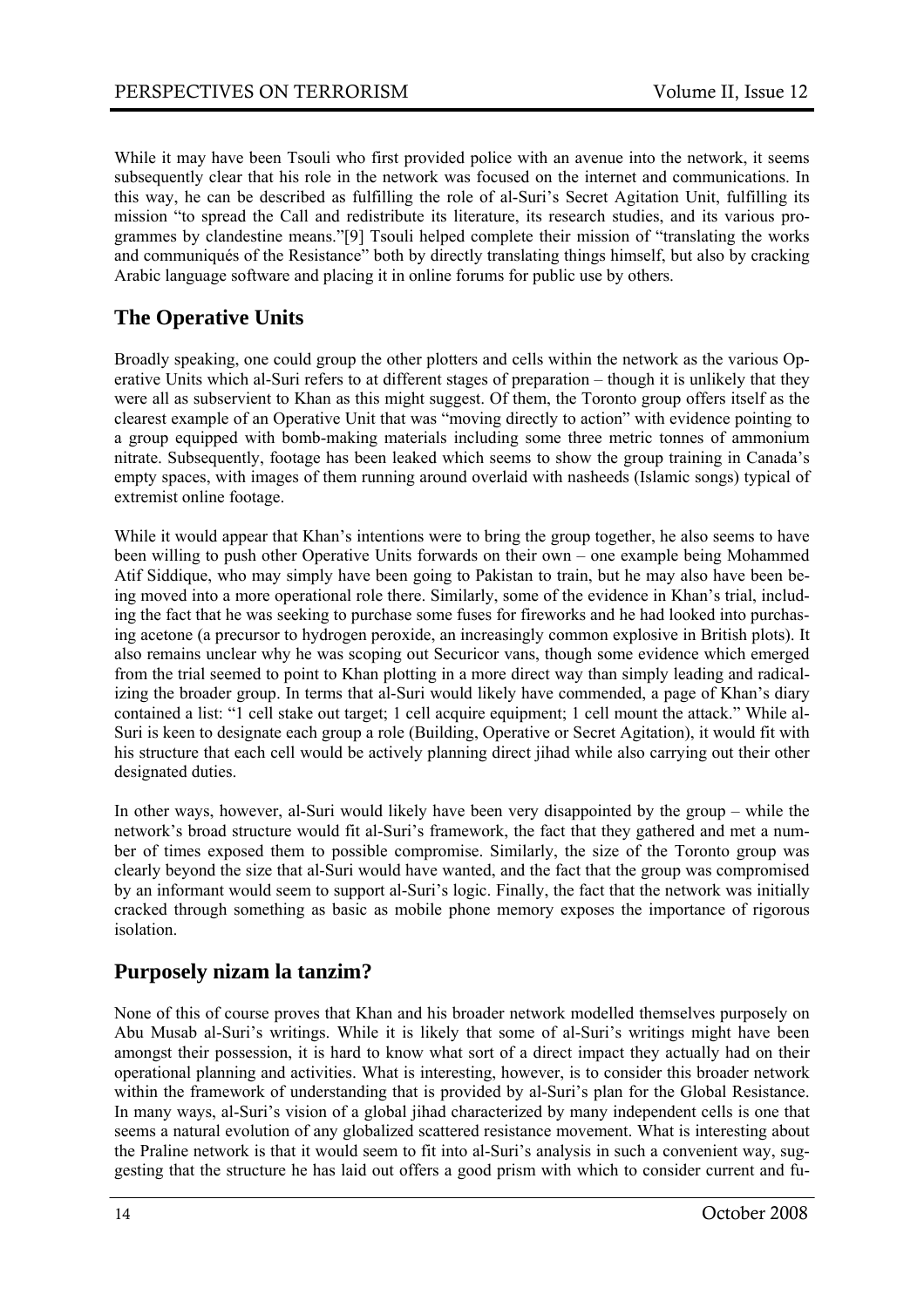ture international jihadist networks. The particular emphasis within this plot of the internet and its central role in bringing the cells together points to the growing threat posed by the medium as a terrorist tool, but it might also offer security services a better understanding of how to appreciate and analyze terrorist use of the internet and the different roles played by individuals online.

Within the context of this relatively novel technology (insomuch as one can still consider the internet new), it is also worth mentioning the youth of all of the cells involved, which included a number of teenagers, including Hammaad Munshi who was arrested and charged with Khan at the young age of 16 – a new record in British counter-terrorism terms.[10] The youth and tech-savvy of the group was most vividly emphasized when Justice Peter Openshaw stopped proceedings in Younis Tsouli et al's case to ask for clarification about some of the terms being used, stating, "the trouble is I don't understand the language. I don't really understand what a website is."[11] Justice Openshaw may be something of an exceptional case, but nonetheless, the ease with which younger generations use the internet and its growing centrality in citizens' daily lives all points to a clear need for counter-terrorism officers to be well conversant with online extremism. This also further points to a possible evolution in terrorism that is only likely to become more pronounced as time progresses.

The counterpoint to this youth question, however, is the consequent relative inexperience and inefficiency that the group also display. In part this is shown in some of their actions, but it also raises the adjacent question of whether the internet is really as useful a tool in such planning as was previously thought. It may provide very disparate groups with an ability to connect and develop plots together, but it also likely leaves some electronic trail which provides an all-important link for counterterrorism police to target and links groups and individuals to terrorist activity who might otherwise not have been on security services radars. To return to al-Suri, this also raises the question of how realistic it is that completely discrete cells might exist – though again, the aforementioned operational security breaches that this group indulged in mean that from this perspective it might be hard to find flaws in al-Suri's logic through this group.

Finally, a caveat must be included that this article is only true as of time of going to press – there are a number of cases outstanding in courts around the world that are connected to this network, and consequently aspects of this analysis may become redundant or be superseded by events. Similarly, Praline may prove to be an exceptional case, with future plots instead falling back into traditional patterns of individuals from the same communities going down what could be described as more traditional paths to jihad at home and abroad. Nonetheless, in the author's view, the underlying point remains that it would seem as though the currently known aspects of Praline and its broader network, and their similarity to al-Suri's definition of al-Qaeda's structure, provide a possible window of understanding into a new evolution of the terrorist threat that the West faces.

*Raffaello Pantucci is a researcher at the International Institute for Strategic Studies (IISS) in London, UK.* 

#### **NOTES:**

[1] For a detailed overview of the Praline case, please see: "'Model' pupil secretly studied ways of wiping out non-Muslims," Yorkshire Post, 18 August 2008 – though it is worth highlighting that as with many British news stories about this group, it focuses on Hammaad Munshi who has the dubious distinction of being Britain's youngest person to be convicted on terrorism charges. Evan Kohlmann at the NEFA Foundation also offers a comprehensive overview based on Aabid Khan's testimony, "Anatomy of a Modern Homegrown Terror Cell: Aabid Khan et al." http://www.nefafoundation.org/miscellaneous/nefaaabidkhan0908.pdf

[2] Many of the references of al-Suri's work in this text are drawn from Brynjar Lia's authoritative Architect of Global Jihad: The Life of Al-Qaida Strategist Abu Musab al Suri, (London: Hurst, 2007).

[8] "Terrorist 'Mr Fix-It' convicted with two others of terrorism offenses," CPS news service, www.cps.gov.uk, 18 August, 2008.

<sup>[3]</sup> Lia, ibid., p.1.

<sup>[4] &</sup>quot;Un 'yihadista' en el limbo," El Pais, 18 May, 2008.

<sup>[5]</sup> Lia, Ibid., p.316.

<sup>[6]</sup> Quotes from Al-Suri taken from translations in Lia, Ibid., p.373.

<sup>[7]</sup> Ibid., p.443.

<sup>[9]</sup> Lia, Ibid., p.449.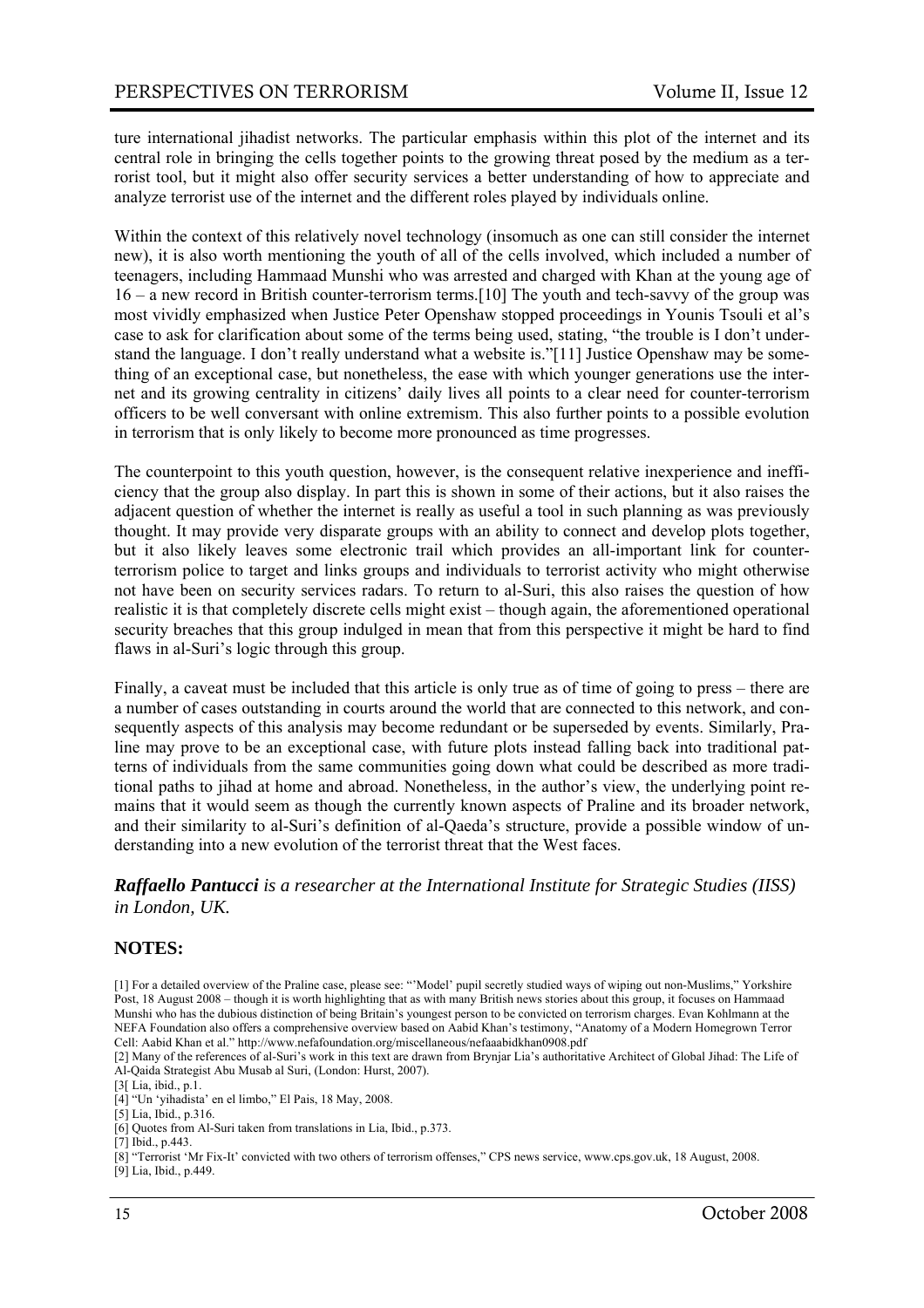[10] Ultimately Munshi was only sentenced to two years incarceration, with Khan receiving much of the blame in his case, "Computer terror teenager jailed," BBC News, 19 September, 2008.

[11] "Judge: What is a website?," The Sun, 17 May, 2007.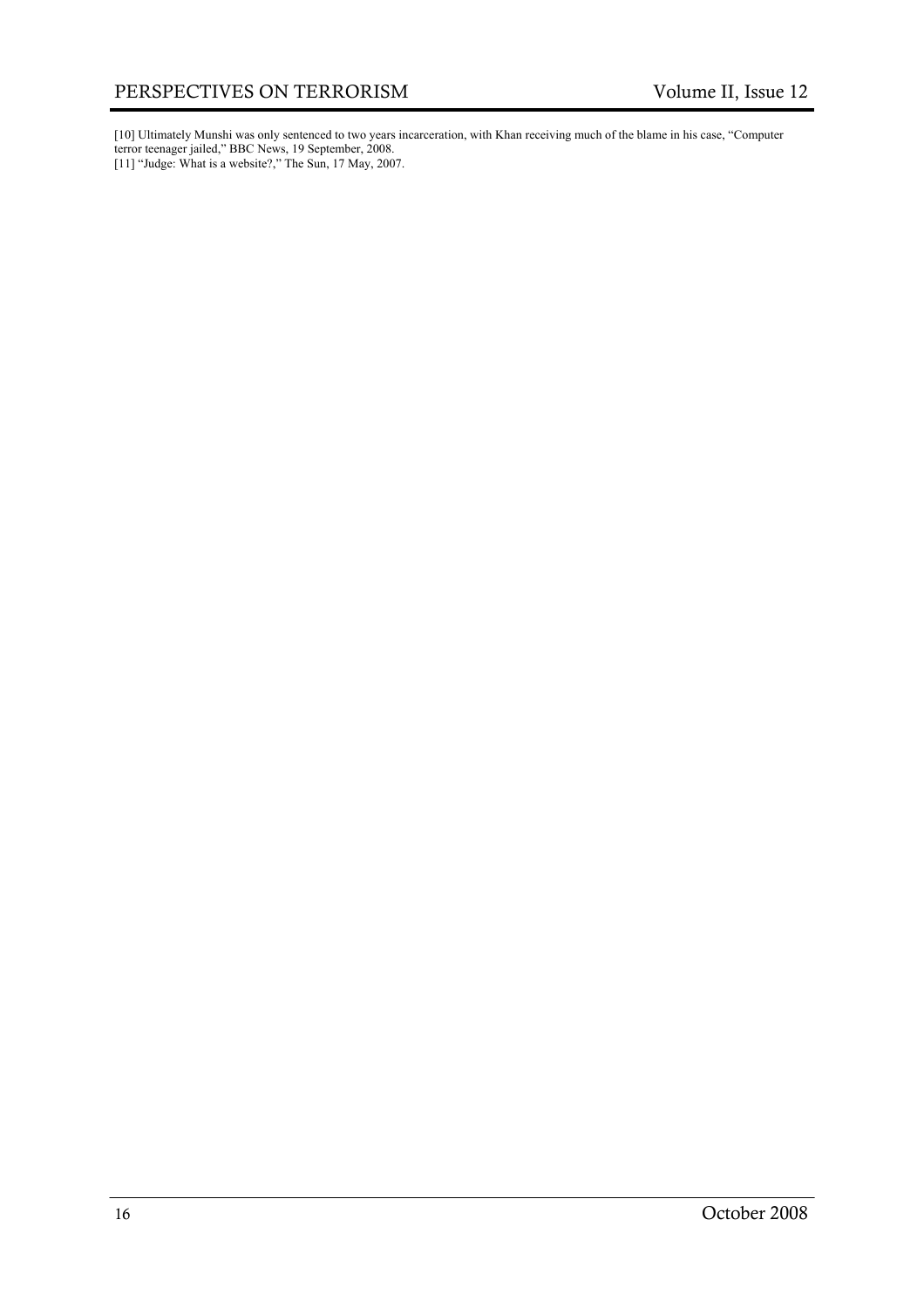#### **1, 2, 3…Coup! Of Violence, Incursions on Sovereignty and Recourses in Pakistan**

*By Irm Haleem* 

akistan is no stranger to military coups, as apparent from its experience in 1958, 1977 and then again in 1999 (the first two leading to military rule spanning a decade or more). The recent volatile combination of events w then again in 1999 (the first two leading to military rule spanning a decade or more). The recent volatile combination of events within Pakistan has, I argue, once again brought Pakistan to the brink of military coup. Area experts such as Ayesha Jalal disagree with the likelias to leave them with the political responsibility of the consequences of their military actions in the north of Pakistan.[1] In this article, however, I argue instead that a coup is very likely impending in Pakistan. I base this assessment on the following events that seem to create a textbook formula for a military coup: the continued unauthorized US military incursions into Pakistan's Federally Administered Tribal Areas (FATA) violating Pakistani sovereignty; the continued alienation of tribal populations in FATA from both the Pakistani military and civilian establishments as well as from the Americans; the unexpectedly aggressive and well organized battle that is on-going between the Pakistani army and the radicalized elements in FATA's Bajaur agency; the increasing incidences of terrorism in Pakistan and then in the country's capital no less; and the embarrassing remarks made by the new Pakistani President Asif Zardari in his recent visit to the US indicating at best his autocratic mentality and at worst his potential incompetence in leading a nuclear state. These events together may very well increase the likelihood of a military coup. A coup in such circumstance would of course be a measure of last resort to restore stability within Pakistan.

But how might one understand the abstract notion of 'restoring stability'? I argue that while a coup would not necessarily stop US incursions, nor even eliminate the extremist threat facing the Pakistani government, it might delegitimize US claims that Pakistan is not doing enough to fight terrorism within its borders and, as a result, it might lead to an alteration in the explicit nature of US interventions into Pakistani territory. This might, in turn, reduce the terrorist threat facing the Pakistani government since it would reduce the negative perceptions on the part of the extremists who view the Pakistani government as not standing up to the Americans and as, worse, tacitly approving such American incursions resulting in the deaths of their own people. The outcome of a military coup might therefore be a stabilizing of the current chaos as well as a flexing of the Pakistani military and political muscles vis-à-vis their American counterparts, a posturing so critical to the maintenance of Pakistan's regional balance of power and its international reputation.

Let us pause here and address the nature of instability in Pakistan. According to the US National Counter-Terrorism Center's annual report, incidences of terrorism on Pakistani soil have increased by 137% from 2006-2007 "with 1,335 terrorism-related fatalities [,] placing the country third in the world on such a scale...after Iraq and Afghanistan."[2] And, as the Wall Street Journal noted, "in a further sign of Pakistan's deteriorating security situation, gunmen kidnapped Afghanistan's ambassador-designate to the country and killed his driver in the main northwestern city of Peshawar [a city historically known for its secure environment]".[3] Acts of terrorism on Pakistani soil are nothing new, but while in the 1980s and 1990s these acts were rooted in sectarian hatreds of the intrastate variety, acts of terrorism in the post-2001 era have increasingly been rooted in the transnational variety of the multi-front war (anti-US and anti-Pakistani government) fought on Pakistani soil by disgruntled members of the erstwhile Taliban that fled Afghanistan into neighboring Pakistan after the US bombing of terrorist bases in Afghanistan in 2001. Not surprisingly, the epicenter of this new wave of terrorism is located in this most remote and most rural of all Pakistani territory, the so-called Federal Administered Tribal Areas (FATA).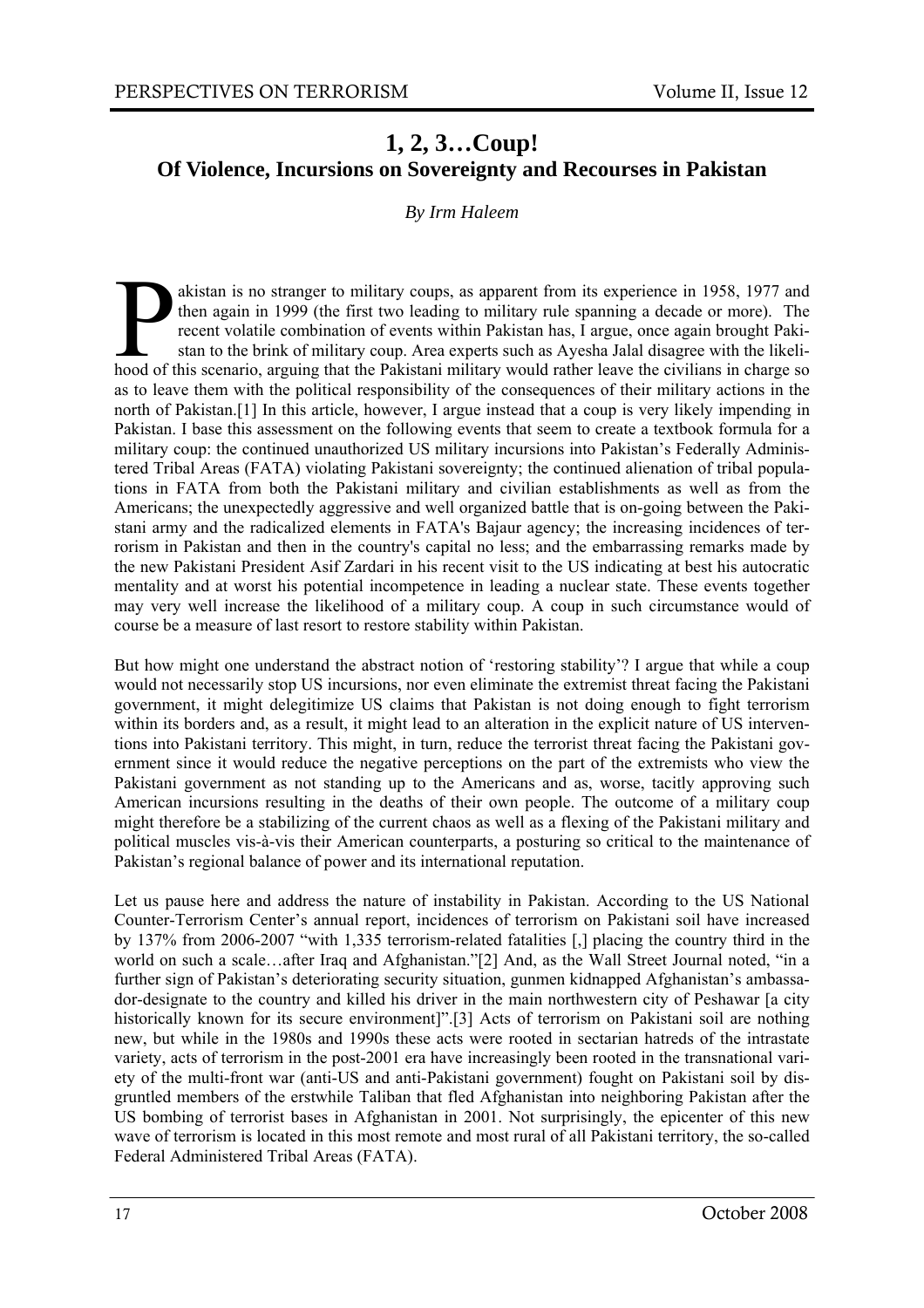FATA directly borders Afghanistan and is comprised of seven agencies including Bajaur and North and South Waziristan. One significance of FATA is that these areas have historically been autonomous and only nominally controlled by the Pakistani central government (and that might be too generous a statement) if only because of logistical difficulties given a sparse population spread over very steep mountainous terrain. As such, federal constitutional laws are not recognized, much less upheld, but instead it is the tribal laws that are upheld as legitimate and which govern matters. This is not to say that tribal laws equal terrorism. It should be noted that increasingly tribal elders in many of the provinces in the FATA areas are now holding town meetings against the radical justifications of violence and terrorism.[4] My point here is simply that Pakistani federal laws do not have any legitimacy in the tribal areas, thereby making tribal areas beyond the effective jurisdiction of the central government in Pakistan.

The other significance of FATA is that it is ethnically Pakhtun, the same ethnic group that comprised the erstwhile Taliban government of Afghanistan. Prior to the Pakistani government's U-turn vis-àvis the Afghani Taliban after September 2001, the leaderships of FATA had friendly relations with the central government in Pakistan. Relations became strained thereafter due to what was perceived as the betrayal of their ethnic brethren by the Pakistani government which contributed to the radicalization of the local tribal populations, a fact that was only catalyzed by the post-2001 influx of the al-Qaeda inspired Taliban remnants from neighboring Afghanistan. The result was (and is) the fostering of both an anti-American as well as an anti-Pakistani government stand in much of the FATA.

That the remote tribal areas of FATA have become a springboard for violence and destruction within Pakistan proper is not in dispute.[5] A most recent example of this is the bombing of the Marriott Hotel in Islamabad, Pakistan, on September 20, 2008, where over 40 people were killed and over 150 injured in the worst terrorist attack in the heart of Pakistan's capital. The "bomb contained an estimated 600 kgs of military-grade explosives as well as artillery and mortar shells [that]…left a crater 60 feet wide and 24 feet deep."[6] Most significantly, the attack is thought to have been the retaliation of the militants that are fighting a full scale war with the Pakistani army in Bajaur (in the FATA) since August 2008.[7] It is thought that "after Waziristan [that has become the headquarters of the new Taliban movement of Pakistan], Bajaur is perhaps the most significant stronghold of militants from the Taliban and al-Qaeda who have entrenched themselves in the tribal areas".[8] Perhaps the most alarming aspect of this—other than the fact that the militants now seem to be taking the war to the heart of the Pakistani population—is that the militants are better equipped and better coordinated than before. An unnamed Pakistan military official notes that the Pakistani army in Bajaur is not fighting a "ragtag militia" but a most organized force with "mind-boggling" tactics.[9] An even more disturbing fact is brought to light by Pakistan's Prime Minister Yousuf Raza Gilani who speculated that the target of the extremists was not initially the Marriot Hotel but the Pakistani "parliament or the prime minister's residence nearby" and that it was only after failing access to those preferred targets that the easier target of the Marriot Hotel was chosen.[10] This view holds particular credibility given the fact that the "attack came hours after new President Asif Ali Zardari…delivered his first address to parliament [a building] which is just a few hundred meters away", which at the very least is an interesting coincidence and at the very most an intended anti-Pakistani establishment gesture on the part of the extremists.[11]

So what of the violations of Pakistan's sovereignty by American military incursion into the FATA of Pakistan that I argued earlier might likely contribute to a military coup in Pakistan? Pakistan's President Zardari recently asserted that "national sovereignty would get precedence over everything else". [12] This implies that no threats to Pakistani national sovereignty will be tolerated. But while this may seem straight forward to most audiences (both within and without Pakistan), less obvious are the different manifestations of the threats to sovereignty. These different manifestations take the form, I argue, not only of the different understandings of the meaning of 'sovereignty' but also the different elements that can conceivably threaten state sovereignty. In other words, the sovereignty of a state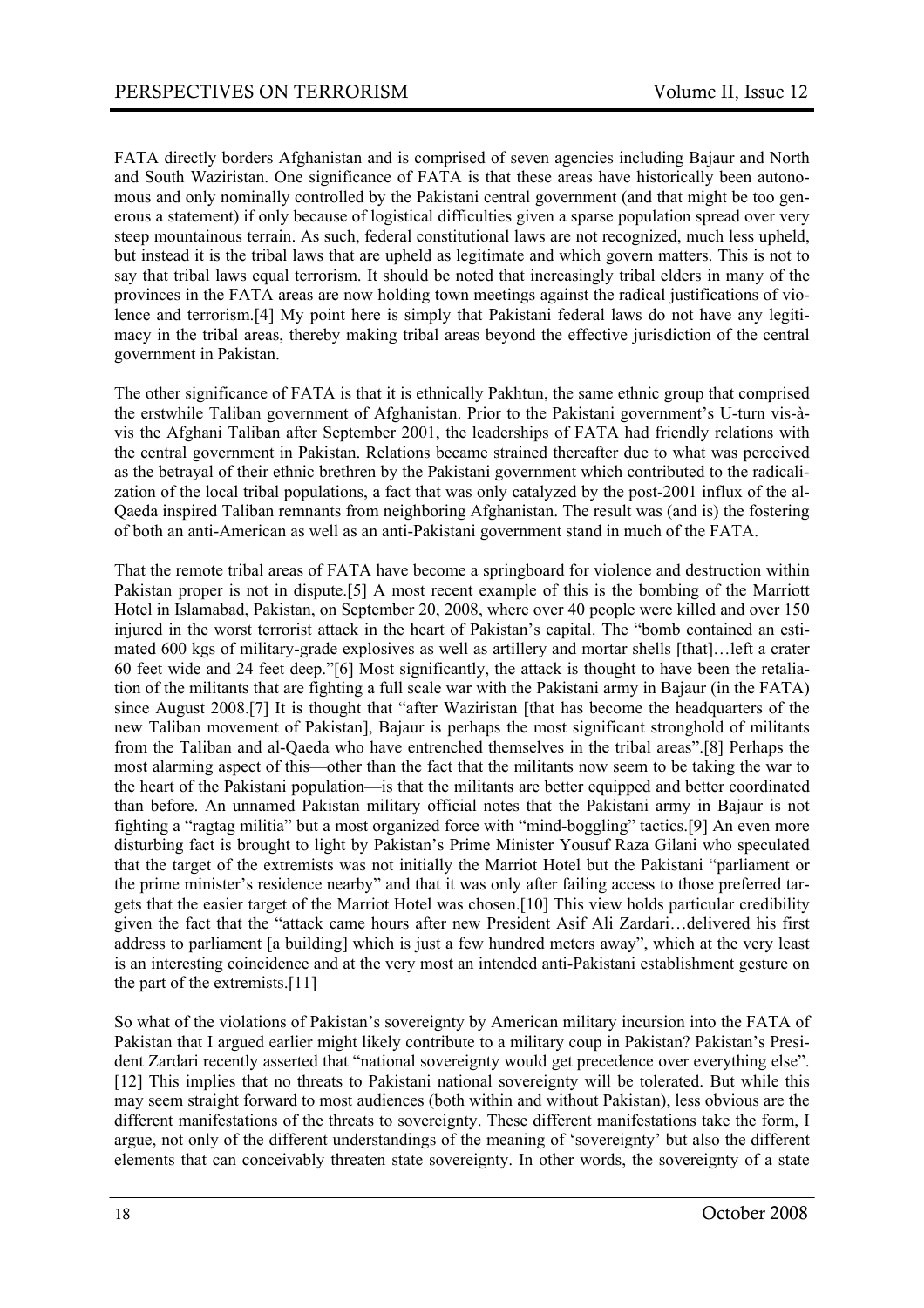may be threatened not only by military incursions by another state into the sovereign territory of that state but also by the persistent violence induced by entities from within that state. So, in the case of the national sovereignty of Pakistan, it is not only the recent United States military drones which have been flying into the FATA region of Pakistan without the consent of the Pakistani government and Pakistani Army that are a violation of Pakistani sovereignty, but it is also the Taliban-inspired extremism originating in the FATA region of Pakistan itself that is threatening Pakistan's national sovereignty.

Let us address first the different understandings of the meaning of sovereignty in light of the American extra-legal military incursions into Pakistani territory. Stephen Krasner distinguishes between two kinds of state sovereignty: (1) legal sovereignty and (2) Westphalian sovereignty.[13] The former comprises the granting of legal recognition to any state entity that is assessed by the international community of states (often in the United Nations forum) as both politically and socially feasible to stand and operate as an independent entity.[14] The latter form of sovereignty comprises a rather idealistic notion of the inviolability of absolute independence of any state from any outside incursions in its internal affairs by other states. Krasner argues that in the reality of international affairs, determined as they are by the political likes and dislikes of the powerful states and by the realities of interdependence, it is the notion of legal sovereignty that is propelled by the global hegemons as the 'meaning' of sovereignty, a meaning that can scarcely be violated no matter what intrusive actions powerful states might take against less powerful states in pursuit of their national interests. Such incursions can of course take the form either of coercive military actions (as in the case of the recent American military incursions into the FATA region of Pakistan) or the less physically coercive forms of multinational or unilateral economic sanctions and embargos imposed on a state or, further still, they might take the form of least coercive multinational humanitarian or economic agreements. But whatever form such incursions take, they necessarily violate the notion of Westphalian sovereignty as they force (coercively or less coercively) the state in question to alter its policies hence interfering with its domestic (and foreign) affairs.

Let us now address what I have termed as the different manifestations of the violations of state sovereignty. Even if, as Krasner argues, international realities (in the realpolitik sense) are no longer conducive to the categorical observation of a Westphalian sovereignty, this does not take away from the fact that intrusions into the domestic affairs of a state by other states, particularly when they are in the form of coercive military actions without the consent of the host government, are violations of the state sovereignty of the host government. One manifestation of the violations of sovereignty comes from entities outside the host state in question. And it is thus that such American military actions into the FATA of Pakistan are perceived by both the layperson, the journalists, government and military officials as well as, of course, the extremists in Pakistan. In other words, theoretical and realpolitik debates aside, it is the perceptions on the ground that determines reactions in any state and under any scenario. In the case of Pakistan, as one would expect from being even vaguely familiar with the academic studies of the causes of terrorism, negative perceptions such as the American violation of Pakistani sovereignty are only fueling further the Islamist extremist reaction against both the Americans and also the Pakistani government which, as I noted earlier, has come to be perceived by the Taliban-inspired extremists as at best too weak to contend with the Americans and at worst as the puppets of the American 'War on Terrorism' that is now turning a blind eye to the killings of its own people.

This brings us to the other manifestation of the violations of sovereignty, namely the violation of state sovereignty that comes from threats from within the state entity in question. Terrorism based within the boundaries of a state threatens that state's sovereignty because such acts of violence particularly as frequently as they have been occurring in Pakistan in the last few years—take away the government's control over its territory. The right of sovereignty is after all the right of controlling the territory within one's state. It is precisely this lack of control that is feared from the perceived 'Talibanization' of Pakistan, a fear that has been on the minds not only of Pakistani journalists and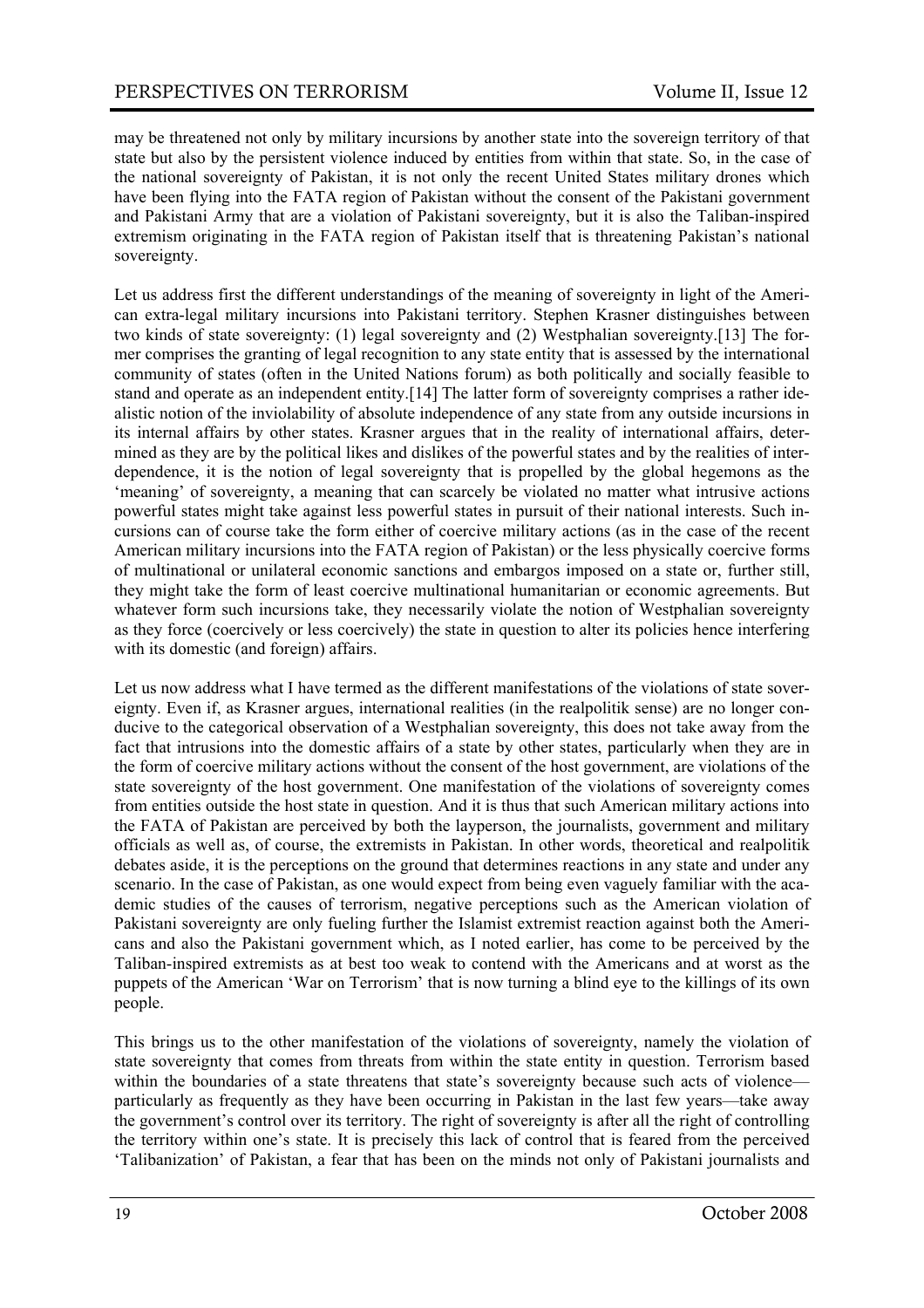political columnists for some time now but now also openly on the minds of the Pakistani military establishment as well.

But are the negative perceptions of radical Islamists in Pakistan a reason enough for the Pakistani military to stage a coup and suspend the newly elected democratic government in Pakistan? Clearly not, particularly since such a military action on the part of the Pakistani government might further fuel the anti-Pakistani government stand that the extremists in Pakistan have already embraced. However, when the highly qualified and highly respected Pakistani defense analysts start painting alarming scenarios regarding the larger intention of American military operations in the FATA region of Pakistan then indeed there is cause to consider the possibility of a all out coup d'état in Pakistan and the complete (if temporary) suspension of democratic structures and 'business as usual'. Dr. Shireen Mazari, one of Pakistan's most prominent defense analysts, argued caution against a passive Pakistani acceptance of all and any American actions simply because they are under the guise of the 'war on terrorism' when she noted the following:

The big picture for Pakistan should be more visible now in terms of what the US agenda is for this country…Some of us have been highlighting that agenda for some years [since the post-2001 institution of the American war on terrorism]…and also pointing out how complicity of our leadership was a requirement for that agenda to continue moving ahead. What is that agenda? Clearly, it involves the US creating space within the tribal areas to move in militarily and eventually restructure the whole Muslim nuclear entity of Pakistan.<sup>[15]</sup>

Leaving aside the credibility of such an assessment, what is important is the implicit (and perhaps not so implicit) accusation Dr. Mazari levies against the Pakistani civilian government itself. This accusation amounts to an assessment of the political incompetence of the Pakistani government in terms of both its inability to secure its borders from outside incursions (namely American military incursions) and also therefore, by extension, its inability to effectively address its growing Islamist extremist opposition at home which, argues Mazari, is only strengthened by the continued American military operations in the FATA and the continued impotency of the Pakistani government against American pressures. Of course, in her condemnation of the Pakistan civilian government she includes a condemnation of the former President of Pakistan, Pervez Musharraf, who came under the 'civilian government' umbrella after he resigned his military post as Army Chief in November 2007.

More critically still, the Pakistani defense analyst's assessments are even more uncomplimentary regarding Pakistan's new President Asif Ali Zardari. Pakistan's defense analyst Mazari condemns President Zardari for making remarks in his interview with the Wall Street Journal during his September 2008 visit to the United States that, in her opinion, not only reflected his intrinsic autocratic nature but also his political and economic greed, a depiction which she argues embarrasses Pakistan as it once again depicts it as having politically inept leadership. Some of the most embarrassing remarks according to Mazari were ones where President Zardari talks of "Pakistan and its institutions as his personal fiefdom" as apparent from remarks such as "my F-16s", "my security personnel" (referring apparently to the Pakistani military) and of course his remark that "he wants the world to 'give me' \$100 billion!"[16]

If American military incursions into Pakistan's FATA region continue, and if Pakistan's defense analysts continue to view such incursions as gross violations of Pakistani sovereignty in addition to viewing its current civilian leadership as contributing to this volatile situation and, further still, come to conclude that both the American military incursions as well as the Pakistani government's tacit acceptance of such incursions are only fueling more domestic extremism in Pakistan so that "if the present trends continue we may well eventually confront a civil war across the country" then my assessment of the impending military coup in Pakistan seem suddenly very viable.[17] Theories of civil-military relations point to a direct relationship between the imperative of government coercion for the maintenance of law and order and the likelihood of military coups.[18] So as law and order in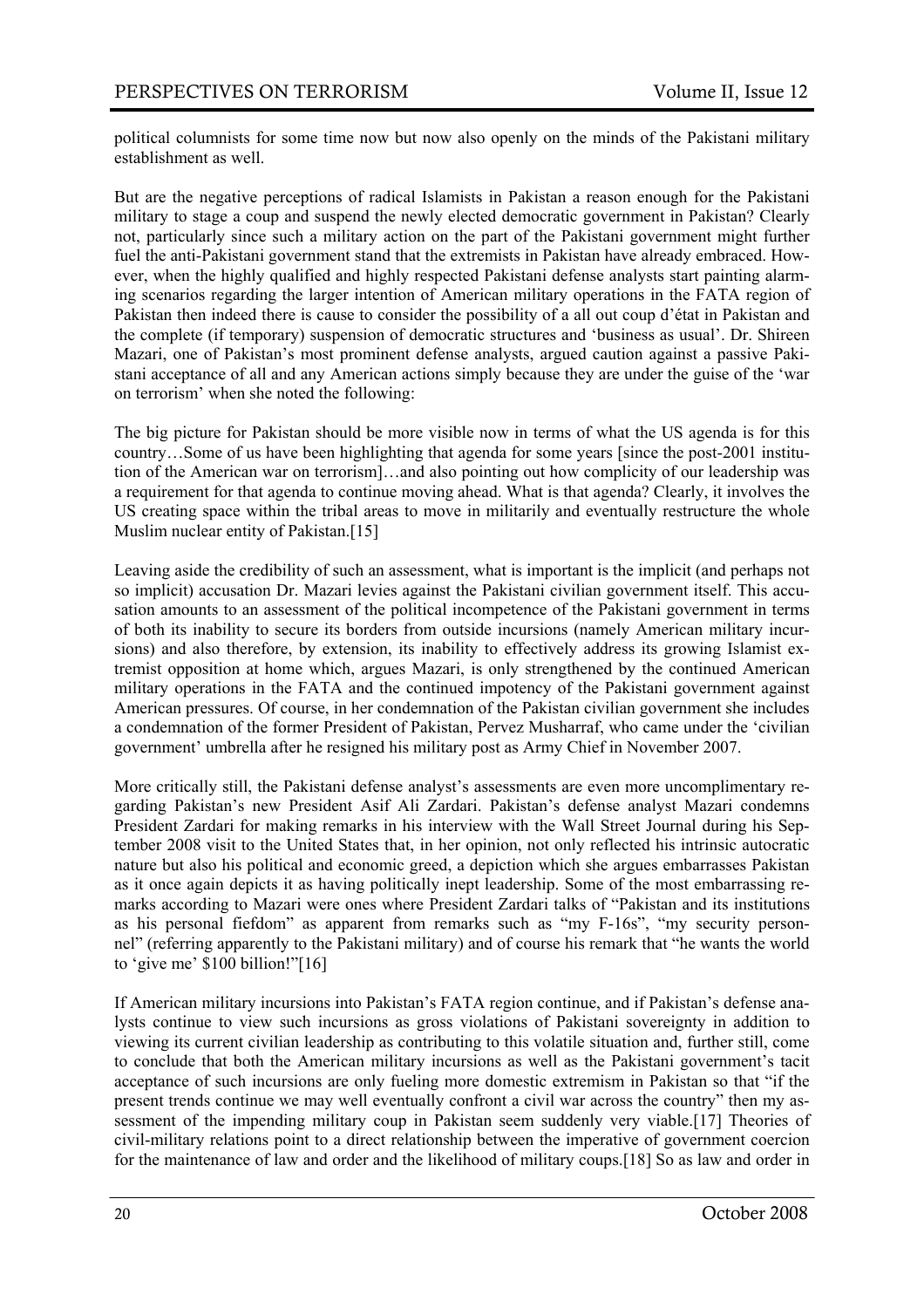a country deteriorates the military's perception of the necessity of a coup increases. This is not surprising since the military institution of any country is by definition known for its propensity toward coercive and draconian measures which, at a time of violence and instability, appear at once necessary and thus acceptable. Theoretically speaking, the political and social stability of any state may be disrupted due either to a corrupt and inept civilian governance leading subsequently to civilianmilitary estrangement, a garrison state mentality brought upon either by historically perceived threat of conventional war with neighboring states or the existence of sharp and contentious ethnic divides prone to violent outbursts.[19] In the case of Pakistan, sharp ethnic divides led to the partial fragmentation of the country and the subsequent creation of the new sovereign state of Bangladesh in 1971. But this is not where the story ends. In an article that appeared in Third World Quarterly in 2004 I had argued that in the case of Pakistan it is not only the existence of sharp ethnic (linguistic) divides that most effectively explains the Pakistani military interventions in governance but, even more critically, it is the existence of hate-ridden sectarian divides (Shia-Sunni divides).[20] However, if the violence unleashed by the ethnic and sectarian divides has increased the likelihood of military coups in Pakistan in the past, then the current mushrooming of Jihadi Taliban and Al-Qaeda-inspired terrorism on Pakistani soil will only multiply this effect.

So given the current situation in Pakistan as comprising violations of Pakistani sovereignty both from within (in the form of Islamist extremists in the FATA) and without (in the form of American extralegal military incursions into Pakistan's FATA), a military coup would likely take place, I argue, because of the gravitational force with which Pakistan is being pulled into a garrison state mentality. Add to that an increasing perception on the part of some of the political and military analysts in Pakistan of the political impotence of the new civilian governance in Pakistan and we have the classic formula for a coup d'état. Thus, recent developments in Pakistan only contribute to the efficacy of coercion in governance, a fact that the military may use to legitimize a coup.

If, in light of the above combinations of events, the Pakistani military offers justifications for a coup, these may rest on the following assumptions. First, that the imposition of strict marital law would stifle the ease with which extremists have been operating and moving within Pakistan and thereby give a powerful message to the extremists that the government of Pakistan is not in any mood to play victim. Second, a coup might restore the domestic and international image of the Pakistani military establishment, an image that has been bruised with the tenacity with which terrorism continues in Pakistan and with the unending protracted war that the Pakistani military has been engaged in some of the areas of its FATA and, of course, with the continued unauthorized American military operations in that area. Third, a coup might help restore American confidence that Pakistan is indeed serious about fighting terrorism, a faith that the American administration has made quite obvious is ailing.[21] And if a coup in Pakistan does not halt the unauthorized American military operations within Pakistani territory (given the assumptions that hegemons will pursue their national interests above and beyond any other considerations), it might encourage it to make such operations more implicit, such as with the use of special forces as opposed to the more obvious military instruments. This of course would very well have the added benefit of decreasing the negative perceptions that the radical Islamist groups have regarding the United States and, by extension, reduce its targets within Pakistani cities. The net result of a coup may then be presented as the likelihood of reduction in incidences of terrorism within Pakistan.

*Irm Haleem is an Assistant Professor in the Department of Political Science at Seton Hall University. Her research deals with terrorism studies.* 

#### **NOTES:**

- [1] Informal correspondence with Dr. Ayesha Jalal, Mary Richardson Professor of History, Tufts University, Medford, Massachusetts, October 20, 2008.
- [2] Anwar Iqbal, "War against terror tops agenda of Bush-Zardari meeting", in Dawn (Karachi, Pakistan) newspaper internet edition (http:// DAWN.com), Saturday, September 20, 2008.
- [3] Associated Press. "Pakistan Leaders Were to Meet at Hotel, Officials Says", in The Wall Street Journal, Tuesday, September 23, 2008,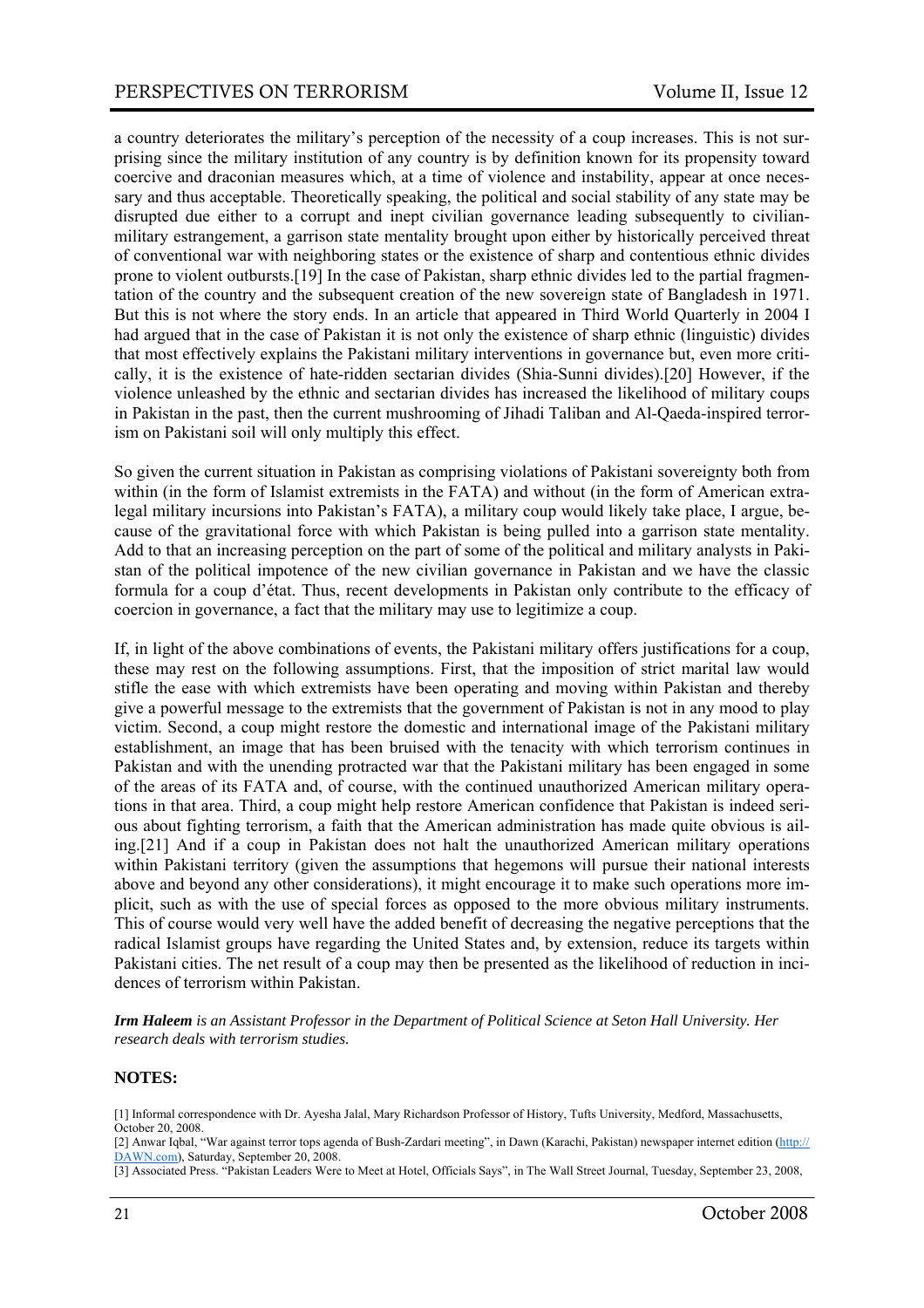$\triangle$  23.

[4] "Tribal elders in Pakistan district assemble 20,000-strong force to fight Taliban militants", Middle East Media Research Institute (MEMRI), special dispatch no. 2058, September 22, 2008. http://memri.org/bin/articles.cgi?Page=archives&Area=sd&ID=SP205808

[5] This fact does not negate the recent efforts made by tribal elders of the NWFP to form peace committees against violence and terrorism. See Middle East Media Research Institute (MEMRI) special dispatch no. 2058, September 22, 2008, entitled "Tribal Elders in Pakistani District Assemble 20,000 Strong Force to Fight Talibans".

[6] Syed Irfan Raza, "Waziristan link seen in attack on Marriott: Blast caused by RDX and TNT: Malik", in Dawn newspaper (Karachi, Pakistan), internet edition, Monday, September 22, 2008.

[7] Ismail Khan & Carlotta Gall, "Battle of Bajaur: A Critical Test for Pakistan's Daunted Military", in The New York Times, Tuesday, September 23, 2008, A12.

[8] Ismail Khan & Carlotta Gall, "Battle of Bajaur: A Critical Test for Pakistan's Daunted Military", in The New York Times, Tuesday, September 23, 2008, A12.

[9] Ismail Khan & Carlotta Gall, "Battle of Bajaur: A Critical Test for Pakistan's Daunted Military", in The New York Times, Tuesday, September 23, 2008, A12.

[10] Associated Press, "Pakistan's Leaders Were to Meet at Hotel, Officials Say", The Wall Street Journal, Tuesday, September 23, 2008,  $A23$ 

[11] "Suicide attack kills dozens in the heart of Islamabad", in Dawn newspaper (Karachi, Pakistan), internet edition, Sunday, September 21, 2008.

[12] Staff reporter, "Air strikes carried out on flawed intelligence", in Dawn newspaper (Karachi, Pakistan), internet edition, Saturday, September 20, 2008. Emphases have been added here.

[13] See Stephen D. Krasner, Sovereignty: Organized Hypocrisy (Princeton, NJ: Princeton University Press, 1999).

[14] This means of course that the withholding (by all or some of the members of the international community) of legal recognition for any given state becomes a symbolic gesture akin to a political sanction. The discussion of this matter is however beyond the scope of this article.

[15] Shireen M. Mazari, "Unwilling to shake off America's grip?" in International, The News (Pakistan), Opinion section, Wednesday, October 8, 2008.

http://www.thenews.com.pk/editorial\_detail.asp?id=139855

[16] Shireen M. Mazari, "Unwilling to shake off America's grip?" in International, The News (Pakistan), Opinion section, Wednesday, October 8, 2008.

http://www.thenews.com.pk/editorial\_detail.asp?id=139855

[17] For Mazari's comments in quotes here, see Shireen M. Mazari, "Unwilling to shake off America's grip?" in International, The News (Pakistan), Opinion section, Wednesday, October 8, 2008.

http://www.thenews.com.pk/editorial\_detail.asp?id=139855

[18] Other factors that have been hypothesized as encouraging military coups are (1) the extent of military professionalism, (2) the existence of a garrison state, (3) the expansion of the military's role in the socioeconomic realms of a state, (4) political underdevelopment, (5) corrupt and inept civilian leaderships, (6) economic underdevelopment and (7) the colonial legacy of favoring military-bureaucratic power structures that have increased the propensity of praetorianism in post-colonial eras. For a detailed analysis of these theories see Coercion and Governance: The declining political role of the military in Asia, ed. Muthiah Alagappa (Sanford, California: Stanford University Press, 2001).

[19] Given the scope of this article I have excluded other variables of military coups, such as structural legacies of colonial rule and a lack of military professionalism (which in traditional wisdom of the studies of this phenomenon is understood as the tendency or tradition of the military to intervene in political matters of the state that are usually largely beyond the constitutional jurisdiction of military institutions in most states, including Pakistan). For a excellent survey of these factors in the context of Asian states see Muthiah Alagappa, "Investigating and Explaining Change: An analytical framework", in Coercion and Governance: The declining political role of the military in Asia, ed. Muthiah Alagappa (Sanford, California: Stanford University Press, 2001).

[20] I shall not here elaborate in detail the nature of both the ethnic or sectarian divides nor the dynamic of civil military relations that I have argued have encouraged praetorianism in Pakistan since the details of this argument have already been published in my article entitled "Ethnic and sectarian violence and the propensity toward praetorianism in Pakistan", Third World Quarterly, vol. 24, no. 3, 2003, pp. 463- 477.

[21] Anwar Iqbal, "US leaders urge Pakistan to intensify war on terror" in Dawn newspaper (Karachi, Pakistan), internet edition, Monday, September 22, 2008. See also Ismail Khan & Carlotta Gall, "Battle of Bajaur: A Critical Test for Pakistan's Daunted Military", in The New York Times, Tuesday, September 23, 2008, A12.